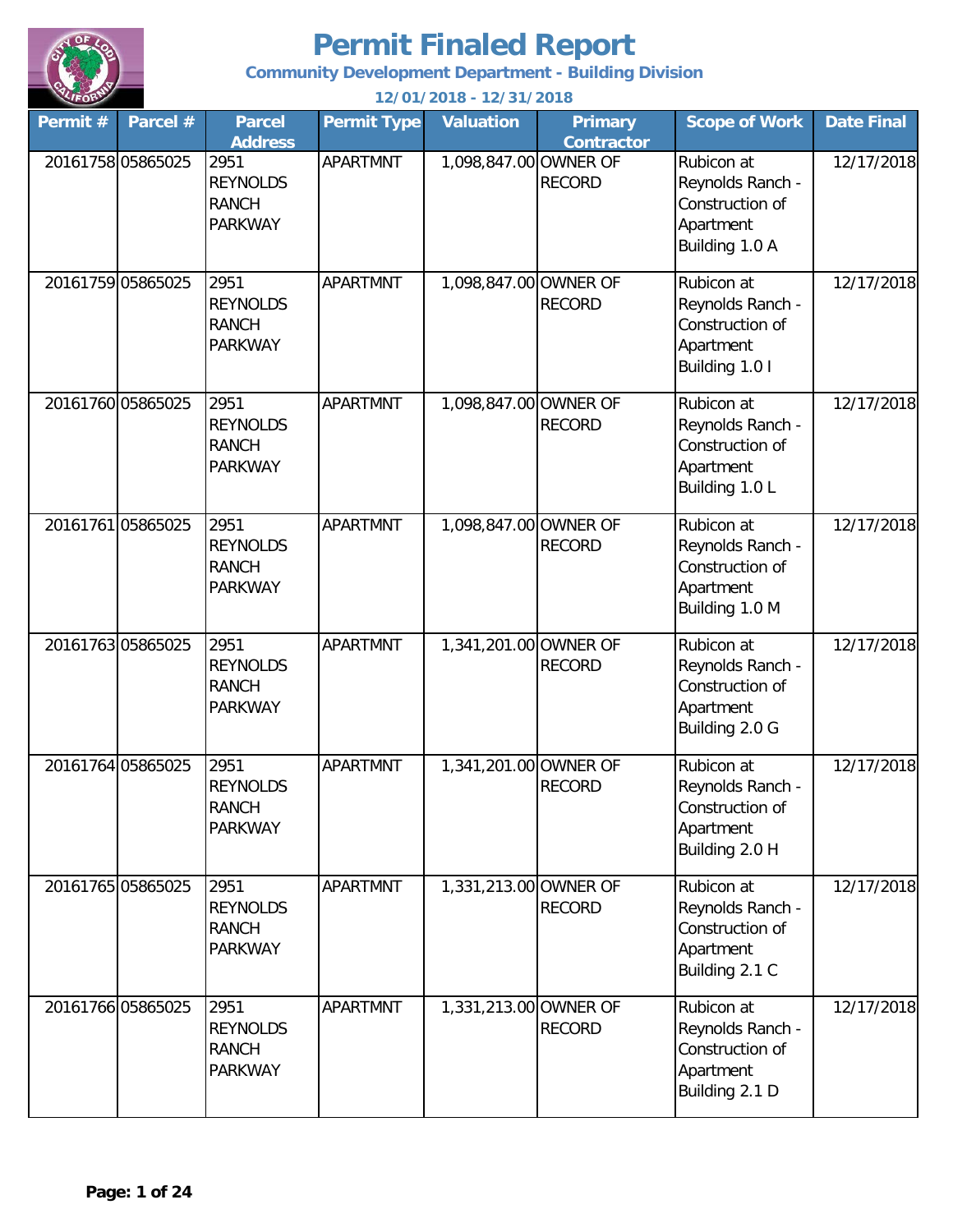

**Community Development Department - Building Division**

| Permit # | Parcel #          | <b>Parcel</b><br><b>Address</b>                           | <b>Permit Type</b> | <b>Valuation</b>      | <b>Primary</b><br><b>Contractor</b>                            | <b>Scope of Work</b>                                                                                                                 | <b>Date Final</b> |
|----------|-------------------|-----------------------------------------------------------|--------------------|-----------------------|----------------------------------------------------------------|--------------------------------------------------------------------------------------------------------------------------------------|-------------------|
|          | 20161768 05865025 | 2951<br><b>REYNOLDS</b><br><b>RANCH</b><br><b>PARKWAY</b> | <b>APARTMNT</b>    | 1,331,213.00 OWNER OF | <b>RECORD</b>                                                  | Rubicon at<br>Reynolds Ranch -<br>Construction of<br>Apartment<br>Building 2.1 F                                                     | 12/17/2018        |
|          | 20161769 05865025 | 2951<br><b>REYNOLDS</b><br><b>RANCH</b><br><b>PARKWAY</b> | <b>APARTMNT</b>    | 1,331,213.00 OWNER OF | <b>RECORD</b>                                                  | Rubicon at<br>Reynolds Ranch -<br>Construction of<br>Apartment<br>Building 2.1 J                                                     | 12/17/2018        |
|          | 20161770 05865025 | 2951<br><b>REYNOLDS</b><br><b>RANCH</b><br><b>PARKWAY</b> | <b>APARTMNT</b>    | 1,331,213.00 OWNER OF | <b>RECORD</b>                                                  | Rubicon at<br>Reynolds Ranch -<br>Construction of<br>Apartment<br>Building 2.1 K                                                     | 12/26/2018        |
|          | 20181780 04521002 | 100 W LODI<br>AV                                          | COMMAAR            |                       | 75,245.00 CAMERON<br><b>ELECTRIC</b>                           | <b>CVS-Replace</b><br>electrical lighting.                                                                                           | 12/10/2018        |
|          | 2018178106004020  | 1000 W<br><b>KETTLEMAN</b><br>LN                          | COMMAAR            |                       | 75,245.00 CAMERON<br><b>ELECTRIC</b>                           | <b>CVS-Replace</b><br>electrical lighting.                                                                                           | 12/10/2018        |
|          | 20180609 03104050 | 1331 S HAM<br>LN                                          | <b>COMMAAR</b>     |                       | 230,000.00 TNT INDUSTRIAL<br><b>CONTRACTORS</b><br><b>INC</b>  | City of Lodi -<br><b>Public Works</b><br>Dept - Install 2nd<br>CNG gas dryer<br>and other minor<br>repairs                           | 12/31/2018        |
|          | 20181325 05803023 | 2602<br>KETTLEMAN<br>LN                                   | <b>COMMTI</b>      | 100,000.00 K6         | CONSTRUCTION,<br>INC.                                          | Suite 110 - Dutch<br><b>Brothers Coffee -</b><br>Tenant<br>Improvement<br>within an existing<br>shell building<br>with a drive-thru. | 12/4/2018         |
|          | 20181485 04745017 | 520 S<br><b>CHEROKEE LN</b>                               | <b>COMMTI</b>      |                       | 200,000.00 PICKETT & SONS<br><b>CONSTRUCTION</b><br><b>INC</b> | Located at Suite<br>103 - Comm TI -<br><b>Salvation Army</b><br>Retail Store.                                                        | 12/6/2018         |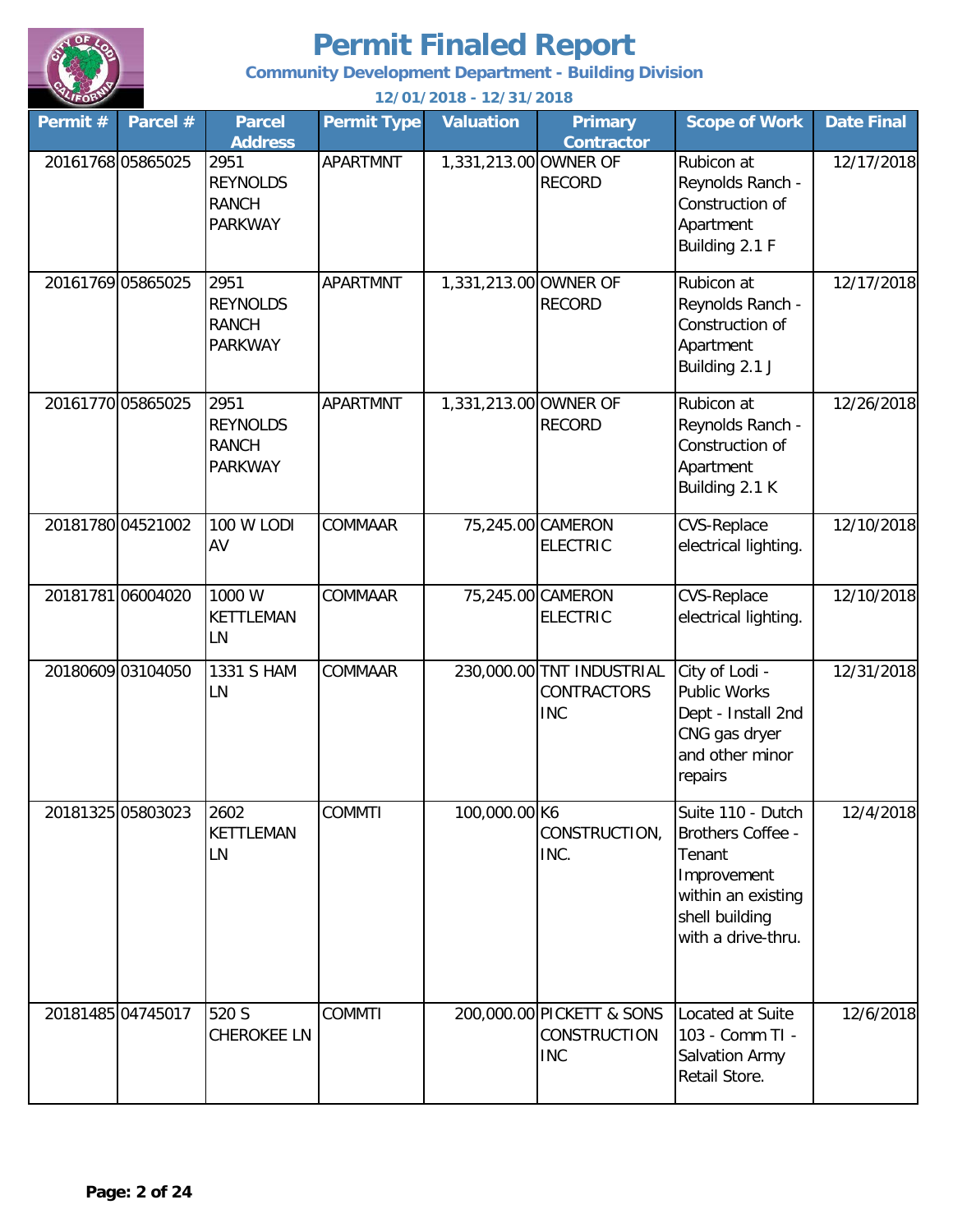

**Community Development Department - Building Division**

| Permit #          | Parcel #          | <b>Parcel</b><br><b>Address</b> | <b>Permit Type</b> | <b>Valuation</b> | <b>Primary</b><br><b>Contractor</b>   | <b>Scope of Work</b>                                                                                                                                                                                                  | <b>Date Final</b> |
|-------------------|-------------------|---------------------------------|--------------------|------------------|---------------------------------------|-----------------------------------------------------------------------------------------------------------------------------------------------------------------------------------------------------------------------|-------------------|
| 20182794 04742014 |                   | 736 S<br><b>CHEROKEE LN</b>     | <b>DEMOLISH</b>    |                  | 300.00 OWNER OF<br><b>RECORD</b>      | Commercial<br>Building -<br>Demolition Only-<br>of interior due to<br>fire damage. NO<br><b>CONSTRUCTION</b>                                                                                                          | 12/3/2018         |
| 20180174 04116215 |                   | 412 N<br><b>CHURCH ST</b>       | <b>DEMOLISH</b>    |                  | 250.00 OWNER OF<br><b>RECORD</b>      | Open stucco<br>under south side<br>landing to allow<br>visual inspection<br>of rafters. Open<br>stucco under<br>north side railing<br>to allow visual<br>inspection in<br>order to have<br>plans drawn for<br>repair. | 12/4/2018         |
| 20182629 05866016 |                   | 2740 S<br><b>STOCKTON ST</b>    | <b>DEMOLISH</b>    |                  | 3,000.00 D R JOLLY CO                 | Demolish single<br>family dwelling                                                                                                                                                                                    | 12/20/2018        |
| 20182630 05866016 |                   | 2740 S<br><b>STOCKTON ST</b>    | <b>DEMOLISH</b>    |                  | 2,000.00 D R JOLLY CO                 | Demolish<br>detached garage                                                                                                                                                                                           | 12/20/2018        |
| 20182631 05866016 |                   | 2740 S<br><b>STOCKTON ST</b>    | <b>DEMOLISH</b>    |                  | 2,000.00 D R JOLLY CO                 | Demolish carport<br>& storage shed                                                                                                                                                                                    | 12/20/2018        |
|                   | 20182983 03529008 | 641 N<br>PACIFIC AV             | <b>ELECSERV</b>    |                  | 2,000.00 H MIRANDA<br><b>ELECTRIC</b> | Panel upgrade<br>from 100A to<br>200A. same<br>location                                                                                                                                                               | 12/14/2018        |
|                   | 20182913 02932065 | 2393<br>CENTRAL<br>PARK DR      | <b>ELECSERV</b>    |                  | 2,473.00 HONEYS AIR INC               | Replace 100A<br>panel for 100A<br>panel, like for<br>like, same<br>location. (Solar<br>Ready panel -<br>125 amp Bus)                                                                                                  | 12/18/2018        |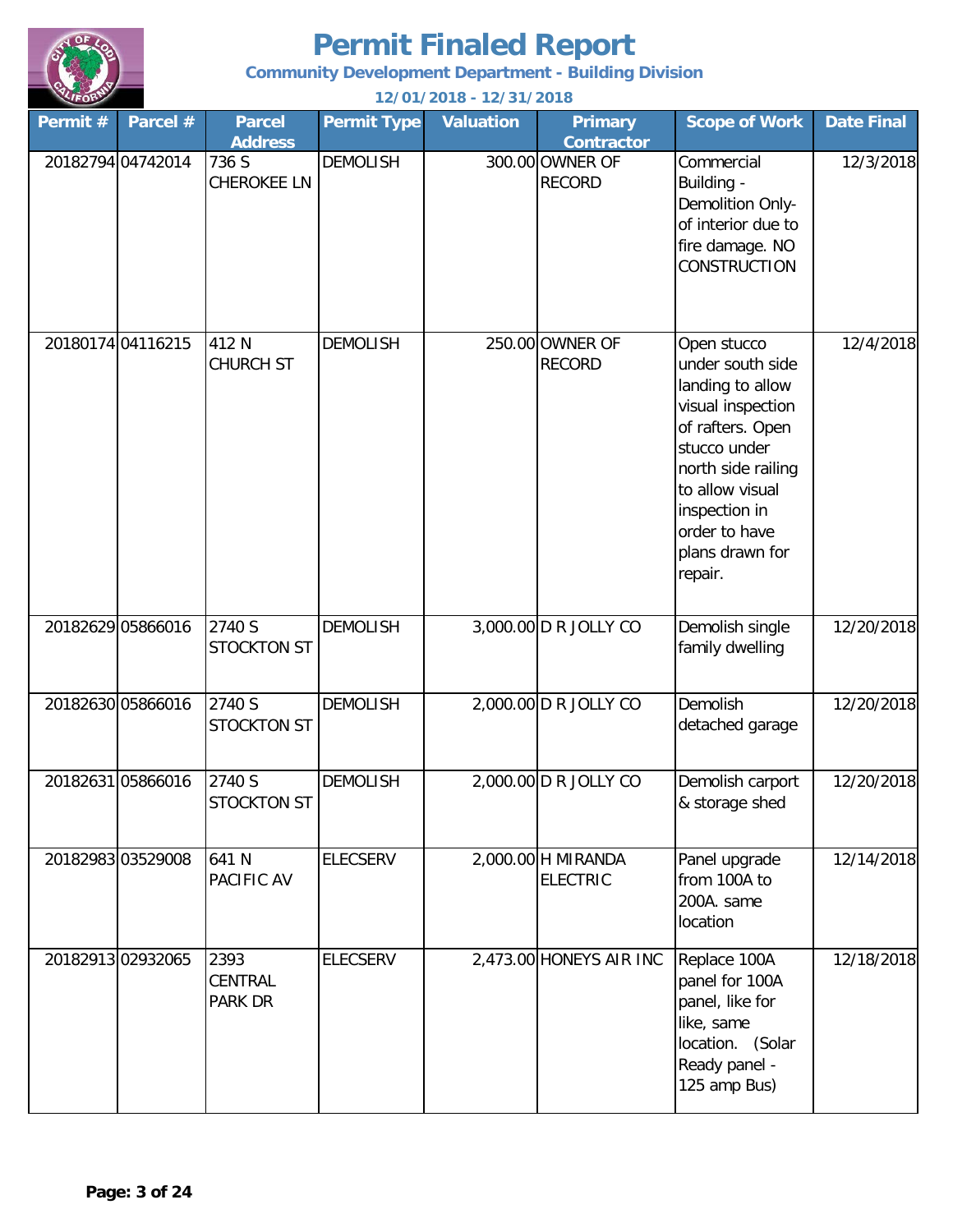

**Community Development Department - Building Division**

| Permit#           | Parcel # | <b>Parcel</b><br><b>Address</b>    | <b>Permit Type</b> | <b>Valuation</b> | <b>Primary</b><br><b>Contractor</b>                                                                   | <b>Scope of Work</b>                                                                                                                                               | <b>Date Final</b> |
|-------------------|----------|------------------------------------|--------------------|------------------|-------------------------------------------------------------------------------------------------------|--------------------------------------------------------------------------------------------------------------------------------------------------------------------|-------------------|
| 20183184 04321034 |          | 617 E PINE ST ELECSERV             |                    |                  | 2,000.00 ELLIOTT<br>ELECTRIC, INC.                                                                    | Commercial<br>building - Unit C -<br>Replace burned<br>up 100amp 3-<br>phase meter<br>main panel with<br>new 100amp 3-<br>phase meter<br>main with test<br>bypass. | 12/24/2018        |
| 20181499 04145013 |          | 1142<br><b>RIVERGATE</b><br>#18 DR | <b>EQUIP</b>       |                  | 4,235.00 OWNER OF<br><b>RECORD</b>                                                                    | Located in Unit<br>#18-HVAC<br>change out split<br>system like for<br>like. AC on<br>ground (north<br>wall) and furnace<br>in garage.                              | 12/3/2018         |
| 20182921 03914016 |          | 1114<br>LAKEWOOD<br>DR             | <b>EQUIP</b>       |                  | 14,800.00 TOKAY HEATING<br><b>AND AIR</b><br>CONDITIONING                                             | <b>HVAC change</b><br>out, furnace in<br>closet.<br>Condenser on<br>ground.                                                                                        | 12/3/2018         |
| 20182893 02935006 |          | 718<br><b>OAKMONT CT</b>           | <b>EQUIP</b>       |                  | 17,508.00 BELL BROTHER'S<br><b>HEATING AND</b><br>AIR INC.                                            | Change out<br>existing HVAC<br>gas split system -<br>located on<br>ground and in<br>closet                                                                         | 12/4/2018         |
| 20181705 01561033 |          | 2401 EILERS<br>#905 LN             | <b>EQUIP</b>       |                  | 2,000.00 POLVERA<br>DRYWALL OF<br><b>RIVERSIDE</b><br>CORP. DBA<br><b>EMPIRE</b><br><b>INSULATION</b> | Unit #905 - HVAC<br>change out roof<br>top unit                                                                                                                    | 12/4/2018         |
| 20181478 04104042 |          | 219 LOUIE AV EQUIP                 |                    |                  | 7,313.00 ALL AIR INC<br>DBA: ALL AIR<br><b>HEATING &amp; AIR</b><br>CONDITIONING                      | HVAC change out<br>split system like<br>for like. AC on<br>ground, furnace<br>in basement.                                                                         | 12/5/2018         |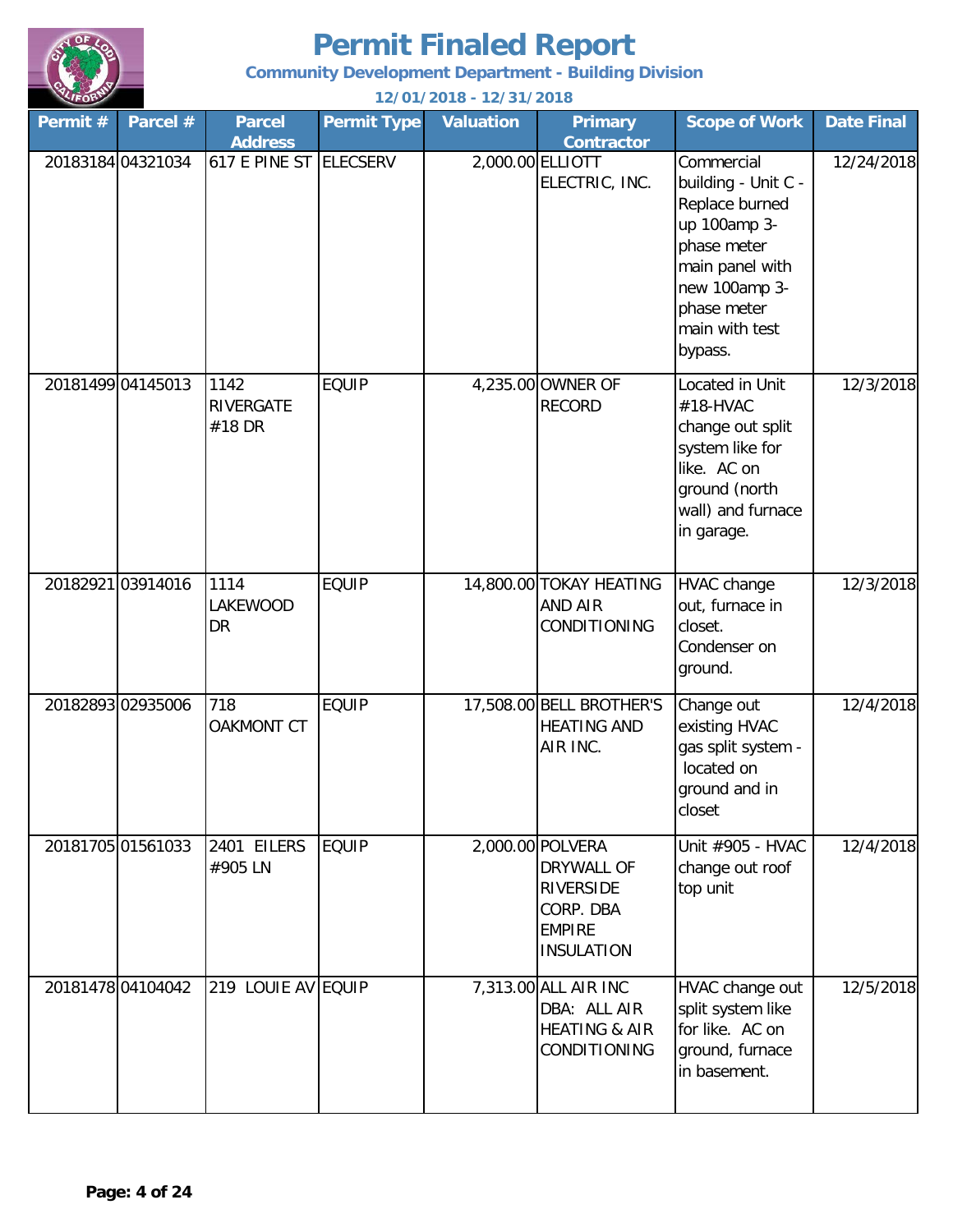

**Community Development Department - Building Division**

| Permit #          | Parcel #          | <b>Parcel</b><br><b>Address</b>   | <b>Permit Type</b> | <b>Valuation</b> | <b>Primary</b><br><b>Contractor</b>                                                     | <b>Scope of Work</b>                                                                                  | <b>Date Final</b> |
|-------------------|-------------------|-----------------------------------|--------------------|------------------|-----------------------------------------------------------------------------------------|-------------------------------------------------------------------------------------------------------|-------------------|
|                   | 20182371 06255014 | 1875<br><b>BLACKBIRD PL</b>       | <b>EQUIP</b>       |                  | 7,400.00 ALL AIR INC.<br>DBA ALL AIR<br><b>HEATING &amp; AIR</b><br><b>CONDITIONING</b> | <b>HVAC split</b><br>system change<br>out like for like.<br>AC on ground<br>and furnace in<br>garage. | 12/5/2018         |
|                   | 20182958 04505013 | 718 S<br><b>HUTCHINS ST</b>       | <b>EQUIP</b>       | 7,200.00 B & W   | MECHANICAL INC                                                                          | HVAC change<br>out, furnace in<br>closet, condenser<br>on the ground.<br>same location                | 12/5/2018         |
|                   | 20182991 06202007 | 200 W<br><b>KETTLEMAN</b><br>LN   | <b>EQUIP</b>       | 500.00           |                                                                                         | Pay Day Loan<br>Center - gas<br>pressure test so<br>PG&E can reset<br>gas meter.                      | 12/5/2018         |
|                   | 2018281304320123  | 211 N<br><b>GARFIELD ST</b>       | <b>EQUIP</b>       |                  | 4,900.00 C FREEMAN<br>DEVELOPMENT<br><b>AND</b><br>CONSTRUCTON                          | HVAC change out<br>split system                                                                       | 12/6/2018         |
|                   | 20182825 03110003 | 1154<br><b>TAMARACK DR</b>        | <b>EQUIP</b>       | 2,500.00 SOLAR   | <b>INSTALLATION</b><br><b>GROUP INC</b>                                                 | Upgrade 100A<br>main panel to<br>200A panel.                                                          | 12/6/2018         |
| 20182435 04521001 |                   | <b>120 W LODI</b><br>AV           | <b>EQUIP</b>       |                  | 121,317.00 MESA ENERGY<br>SYSTEMS, INC.                                                 | Wells Fargo Bank<br>- Remove &<br>replace (2) roof<br>top HVAC<br>package units                       | 12/6/2018         |
|                   | 20182464 06204308 | 1507 S<br>SACRAMENTO<br><b>ST</b> | <b>EQUIP</b>       |                  | 850.00 ABILITY ACCESS<br><b>PLUMBING &amp;</b><br><b>ROOTER</b>                         | Replace Water<br>Heater in garage                                                                     | 12/6/2018         |
|                   | 20181065 05830047 | 1614<br><b>CAMPHOR WY</b>         | <b>EQUIP</b>       |                  | 8,000.00 LODI SERVICE<br><b>HEATING &amp;</b><br>COOLING                                | HVAC changeout -<br>like for like split<br>system furnace in<br>garage AC in side<br>yard             | 12/6/2018         |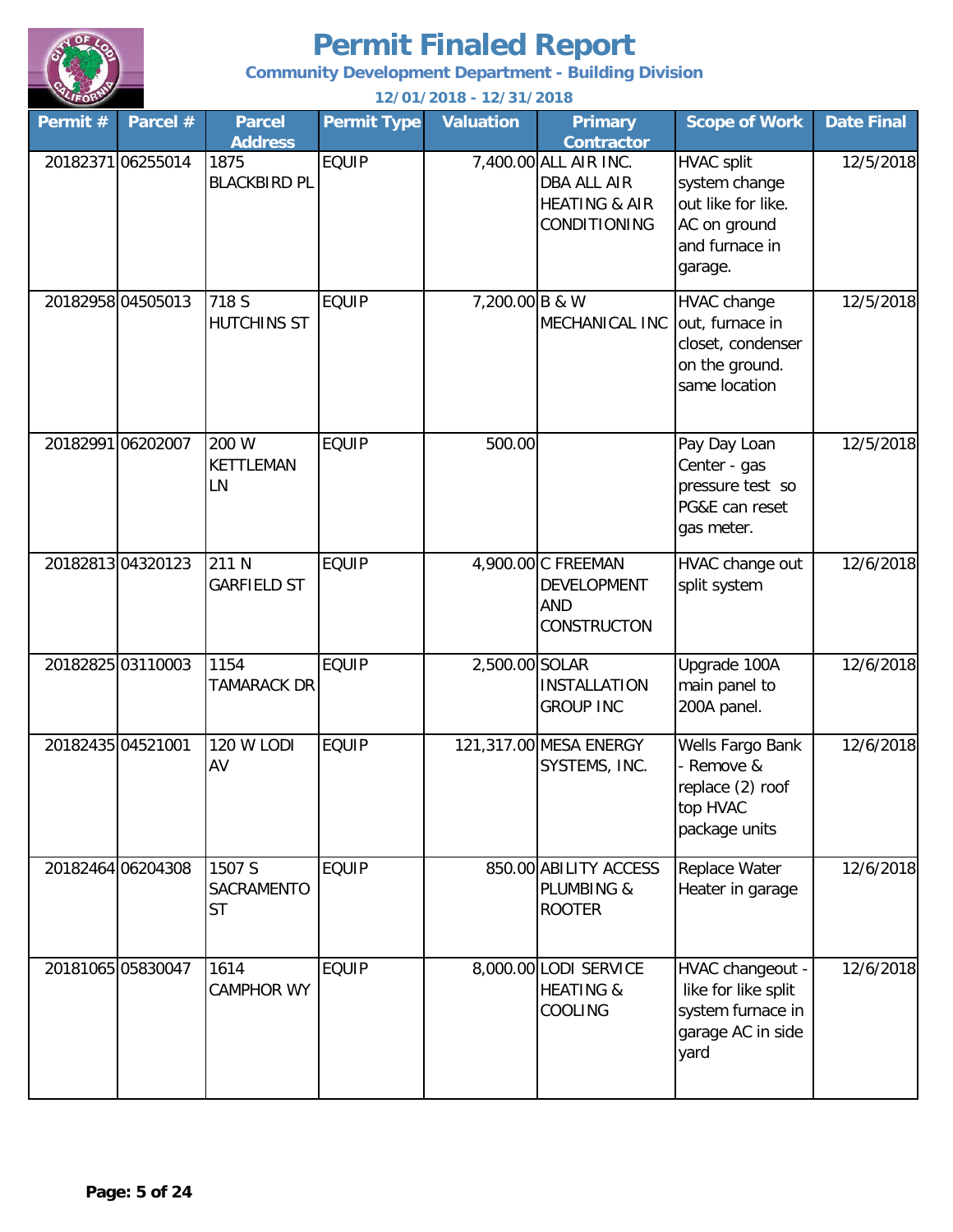

**Community Development Department - Building Division**

| Permit #          | Parcel #          | <b>Parcel</b><br><b>Address</b>       | <b>Permit Type</b> | <b>Valuation</b> | <b>Primary</b><br><b>Contractor</b>                                                                  | <b>Scope of Work</b>                                                                                  | <b>Date Final</b> |
|-------------------|-------------------|---------------------------------------|--------------------|------------------|------------------------------------------------------------------------------------------------------|-------------------------------------------------------------------------------------------------------|-------------------|
| 20181503 03120018 |                   | 519<br><b>ALICANTE DR</b>             | <b>EQUIP</b>       |                  | 6,890.00 GIDDENS<br><b>BROTHERS INC</b>                                                              | HVAC change out<br>split system like<br>for like. AC on<br>ground and<br>furnace in attic.            | 12/6/2018         |
|                   | 20181616 06212003 | 445 E<br>ALMOND - 56<br><b>DR</b>     | <b>EQUIP</b>       |                  | 6,025.00 GIDDENS<br><b>BROTHERS INC</b>                                                              | HVAC change out<br>- same location -<br>split system -<br>ground and Utility<br>room                  | 12/6/2018         |
| 20181241 05830047 |                   | 1614<br><b>CAMPHOR WY</b>             | <b>EQUIP</b>       |                  | 1,363.00 ESSENTIAL<br><b>PLUMBING</b>                                                                | In Garage<br>Replace 40 Gal<br>Water Heater                                                           | 12/6/2018         |
| 20181740 03907031 |                   | 936 MASON<br><b>ST</b>                | <b>EQUIP</b>       |                  | 7,900.00 TOKAY HEATING<br><b>AND AIR</b><br>CONDITIONING                                             | <b>HVAC split</b><br>system change<br>out like for like.<br>AC on ground<br>and furnace in<br>closet. | 12/11/2018        |
| 20182889 05849005 |                   | 1936<br>WYNDHAM WY                    | <b>EQUIP</b>       | 8,875.00 BONNEY  | PLUMBING, LLC,<br><b>DBA BONNEY</b><br><b>PLUMBING</b><br><b>HEATING AIR &amp;</b><br>ROOTER SERVICE | Change out HVAC<br>split system                                                                       | 12/11/2018        |
|                   | 20172428 03905106 | 1126 LAKE<br>HOME DR                  | <b>EQUIP</b>       |                  | 2,978.00 ROD JOHNSON<br>AIR, INC                                                                     | Furnace in closet<br>change out                                                                       | 12/11/2018        |
| 20183009 05856004 |                   | <b>2357 S MILLS</b><br>AV             | <b>EQUIP</b>       |                  | 1,333.00 CALIFORNIA<br><b>DELTA</b><br>MECHANICAL                                                    | Replace Water<br>Heater in garage<br>like for like                                                    | 12/11/2018        |
|                   | 20183084 05847020 | 2360<br><b>MEDALLION</b><br><b>WY</b> | <b>EQUIP</b>       |                  | 6,500.00 ALL AIR INC<br>DBA: ALL AIR<br><b>HEATING &amp; AIR</b><br>CONDITIONING                     | Replace Water<br>Heater in Garage                                                                     | 12/11/2018        |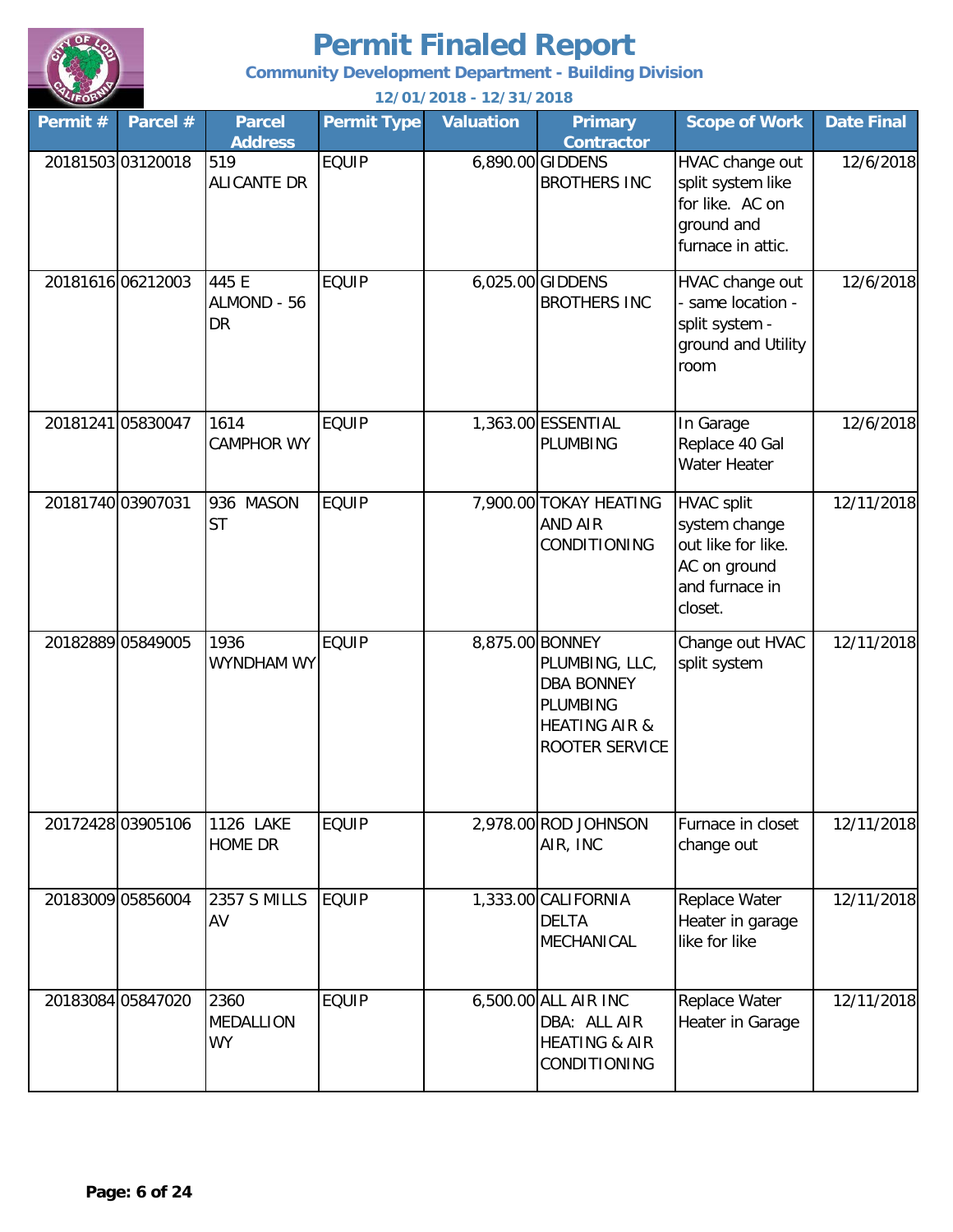

**Community Development Department - Building Division**

| Permit # | Parcel #          | <b>Parcel</b><br><b>Address</b>         | <b>Permit Type</b> | <b>Valuation</b> | <b>Primary</b><br><b>Contractor</b>                                               | <b>Scope of Work</b>                                                                                       | <b>Date Final</b> |
|----------|-------------------|-----------------------------------------|--------------------|------------------|-----------------------------------------------------------------------------------|------------------------------------------------------------------------------------------------------------|-------------------|
|          | 20182986 04136063 | 758 GOLDEN<br>AV                        | <b>EQUIP</b>       |                  | 8,900.00 TOKAY HEATING<br>AND AIR<br>CONDITIONING                                 | HVAC change out<br>package unit<br>located on roof.                                                        | 12/12/2018        |
|          | 20181928 04129009 | 225 ROYAL<br><b>OAKS CT</b>             | <b>EQUIP</b>       |                  | 7,607.00 HONEYS AIR INC                                                           | Replace existing<br>condenser with 2-<br>ton condenser on<br>ground                                        | 12/13/2018        |
|          | 20180196 04523022 | 530 S<br><b>SCHOOL ST</b>               | <b>EQUIP</b>       |                  | 5,600.00 ALL AIR INC<br>DBA: ALL AIR<br><b>HEATING &amp; AIR</b><br>CONDITIONING  | <b>Units 1&amp;2 -</b><br>Replacing (2)<br>floor furnaces -<br>like for like                               | 12/13/2018        |
|          | 20183005 03706008 | 219 S<br>SUNSET DR                      | <b>EQUIP</b>       |                  | 10,000.00 ALL AIR INC<br>DBA: ALL AIR<br><b>HEATING &amp; AIR</b><br>CONDITIONING | HVAC change<br>out, Roof top<br>package unit,                                                              | 12/13/2018        |
|          | 20183141 02929059 | 514 ACORN<br><b>WY</b>                  | <b>EQUIP</b>       |                  | 1,479.00 ABC PLUMBING<br>HEATING & AIR<br>CONDITIONING                            | Replace Water<br>Heater in garage                                                                          | 12/13/2018        |
|          | 20181858 04904089 | 1040 E<br><b>TURNER RD</b>              | <b>EQUIP</b>       |                  | 5,143.00 ALL AIR INC.<br>DBA ALL AIR<br><b>HEATING &amp; AIR</b><br>CONDITIONING  | Mini-split change<br>out like for like.                                                                    | 12/14/2018        |
|          | 20182676 03533013 | 1311 W<br><b>LOCKEFORD</b><br><b>ST</b> | <b>EQUIP</b>       | 15,250.00 B & W  | MECHANICAL INC                                                                    | Golden shears-<br>Replace (2) HVAC<br>split system-<br>Furnace in attic<br>and condenser on<br>the ground. | 12/14/2018        |
|          | 20182869 04116601 | 322 N<br>SACRAMENTO<br><b>ST</b>        | <b>EQUIP</b>       |                  | 500.00 HI TECH HVAC<br><b>INC</b>                                                 | Relocate<br>temporary power<br>pole from 310 N.<br>Sacramento St.<br>to 322 N.<br>Sacramento Street        | 12/17/2018        |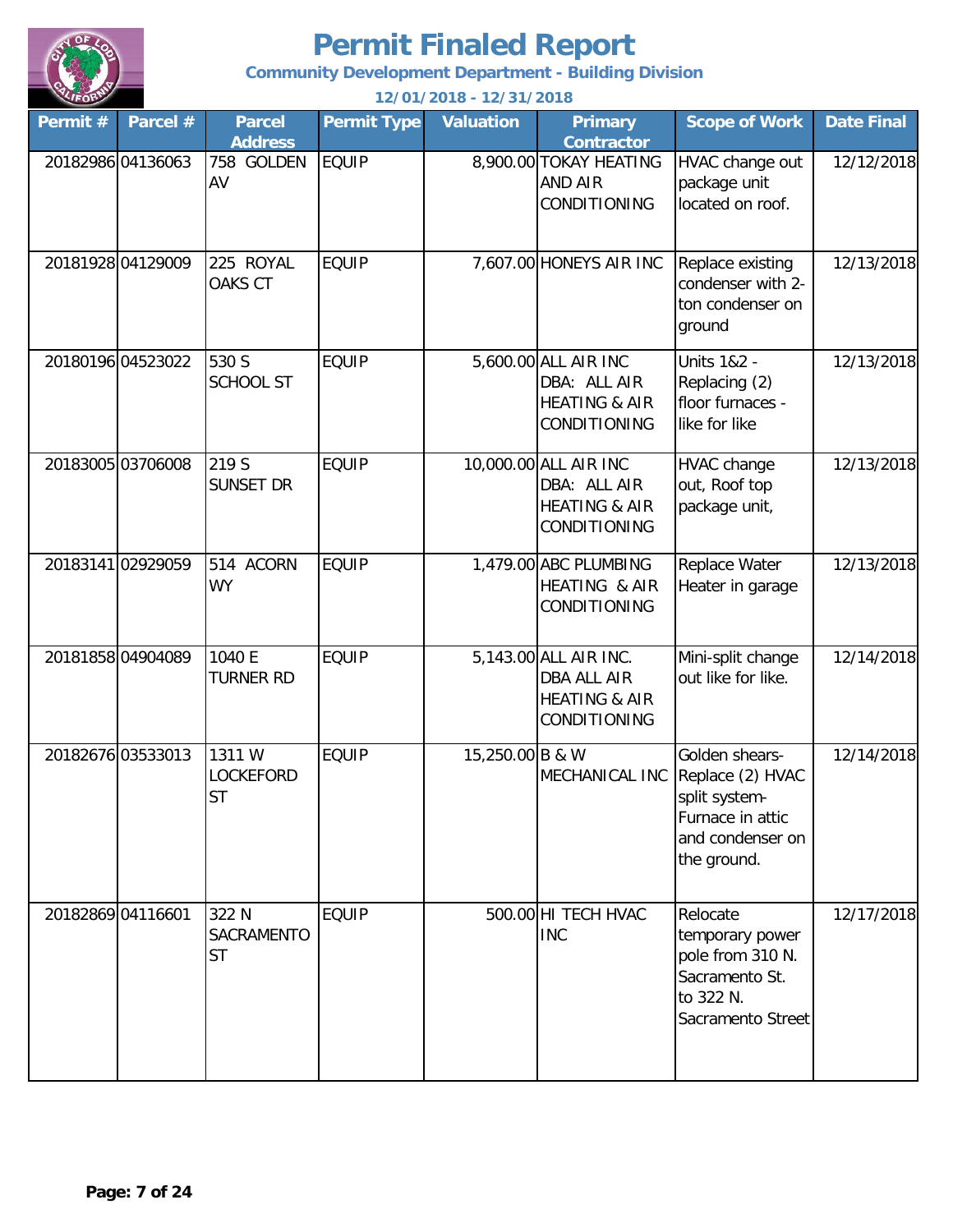

**Community Development Department - Building Division**

| Permit # | Parcel #          | <b>Parcel</b><br><b>Address</b>       | <b>Permit Type</b> | <b>Valuation</b> | <b>Primary</b><br><b>Contractor</b>                                                     | <b>Scope of Work</b>                                                                                  | <b>Date Final</b> |
|----------|-------------------|---------------------------------------|--------------------|------------------|-----------------------------------------------------------------------------------------|-------------------------------------------------------------------------------------------------------|-------------------|
|          | 20183025 04136005 | 724<br><b>CALAVERAS ST</b>            | <b>EQUIP</b>       |                  | 8,000.00 COMFORT AIR,<br>INC.                                                           | Remove &<br>replace HVAC<br>package unit on<br>roof & replace<br>water heater in<br>garage            | 12/17/2018        |
|          | 2018311303702202  | 518 N<br><b>FAIRMONT AV</b>           | <b>EQUIP</b>       | 4,750.00 BAKERS  | <b>HEATING &amp; AIR</b>                                                                | Replace Furnace<br>Only- located in<br>closet                                                         | 12/17/2018        |
|          | 20173021 05854032 | 2245 OLSON<br>DR                      | <b>EQUIP</b>       |                  | 2,500.00 SOLEEVA<br><b>ENERGY INC</b>                                                   | <b>Install EV</b><br>charging station.                                                                | 12/18/2018        |
|          | 20181545 02921040 | 2419 W ELM<br><b>ST</b>               | <b>EQUIP</b>       |                  | 7,550.00 ALL AIR INC.<br><b>DBA ALL AIR</b><br><b>HEATING &amp; AIR</b><br>CONDITIONING | HVAC pkg unit<br>change out like<br>for like. Located<br>on roof.                                     | 12/19/2018        |
|          | 2018283301527011  | 2335<br><b>EILERS</b><br>LN           | <b>EQUIP</b>       |                  | 5,000.00 ALL AIR INC<br>DBA: ALL AIR<br><b>HEATING &amp; AIR</b><br>CONDITIONING        | Replace Furnace<br>only located in<br>closet outside                                                  | 12/19/2018        |
|          | 20183096 04126038 | 723 EL<br>DORADO ST                   | <b>EQUIP</b>       | 9,250.00 BAKERS  | <b>HEATING &amp; AIR</b>                                                                | Replace package<br>unit on roof                                                                       | 12/19/2018        |
|          | 20182844 03305012 | 812 S MILLS<br>AV                     | <b>EQUIP</b>       | 8,152.50 BAKERS  | <b>HEATING &amp; AIR</b>                                                                | <b>HVAC</b> change<br>out, furnace in<br>closet. same<br>location                                     | 12/20/2018        |
|          | 20182947 05847020 | 2360<br><b>MEDALLION</b><br><b>WY</b> | <b>EQUIP</b>       |                  | 3,000.00 ALL AIR INC<br>DBA: ALL AIR<br><b>HEATING &amp; AIR</b><br>CONDITIONING        | HVAC change out<br>package unit,<br>Furnace in attic,<br>condenser on the<br>ground.                  | 12/20/2018        |
|          | 20181695 03704222 | 1117 W<br><b>LOCUST ST</b>            | <b>EQUIP</b>       |                  | 7,690.00 GIDDENS<br><b>BROTHERS INC</b>                                                 | HVAC change out<br>split system. FAU<br>in garage.                                                    | 12/20/2018        |
|          | 20181880 02730009 | 2441<br><b>GRENOBLE CT</b>            | <b>EQUIP</b>       | 5,500.00 B & W   | MECHANICAL INC                                                                          | <b>HVAC split</b><br>system change<br>out like for like.<br>AC on ground<br>and furnace in<br>closet. | 12/24/2018        |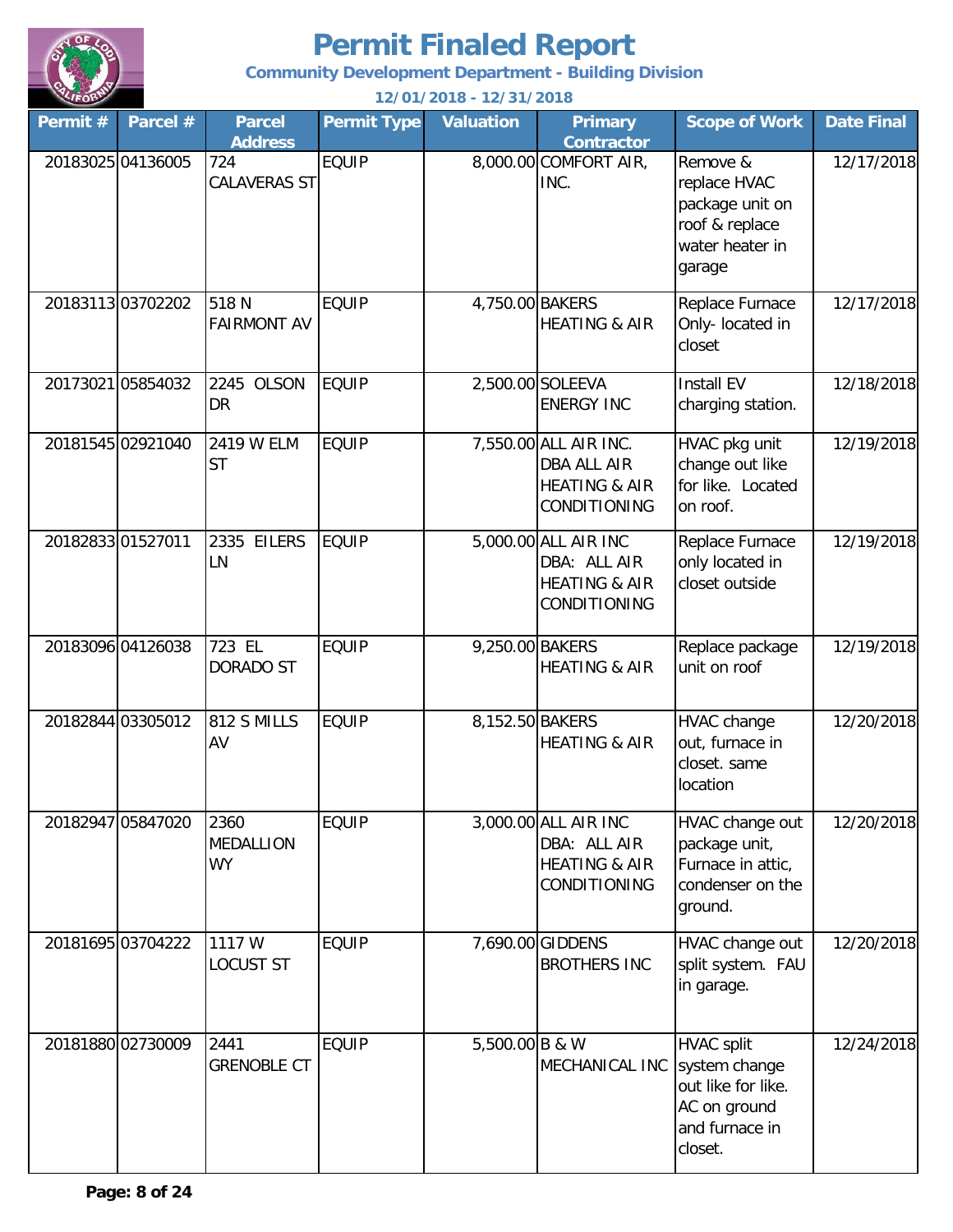

**Community Development Department - Building Division**

| Permit # | Parcel #          | <b>Parcel</b><br><b>Address</b>       | <b>Permit Type</b> | <b>Valuation</b> | <b>Primary</b><br><b>Contractor</b>                                                           | <b>Scope of Work</b>                                                                                                             | <b>Date Final</b> |
|----------|-------------------|---------------------------------------|--------------------|------------------|-----------------------------------------------------------------------------------------------|----------------------------------------------------------------------------------------------------------------------------------|-------------------|
|          | 20183020 02924006 | 316 CONIFER EQUIP<br><b>ST</b>        |                    |                  | 10,637.00 ALL AIR INC<br>DBA: ALL AIR<br><b>HEATING &amp; AIR</b><br>CONDITIONING             | HVAC change out<br>split system.<br>furnace in<br>garage.<br>condesner on the<br>roof.                                           | 12/26/2018        |
|          | 20181280 04311419 | 429 E PINE ST EQUIP                   |                    |                  | 800.00 OWNER OF<br><b>RECORD</b>                                                              | 429 1/2 E Pine<br>St. Located on<br>alley. Replace<br>overhead service<br>line to panel. Line<br>was damaged but<br>still works. | 12/26/2018        |
|          | 20182812 06011035 | 1020<br>DARTMOOR CI                   | <b>EQUIP</b>       |                  | 14,447.00 BELL BROTHER'S<br><b>HEATING AND</b><br>AIR INC.                                    | Change out gas<br>HVAC split system                                                                                              | 12/27/2018        |
|          | 20181696 01553028 | 1141<br><b>WATERFORD</b><br><b>WY</b> | <b>EQUIP</b>       |                  | 8,580.00 GIDDENS<br><b>BROTHERS INC</b>                                                       | HVAC change out<br>split system, FAU<br>in garage, A/C on<br>ground.                                                             | 12/27/2018        |
|          | 20183022 02933024 | 625 BLACK<br>OAK WY                   | <b>EQUIP</b>       |                  | 9,134.00 ALL AIR INC<br>DBA: ALL AIR<br><b>HEATING &amp; AIR</b><br><b>CONDITIONING</b>       | HVAC change<br>out, furnace in<br>garage,<br>condenser on the<br>roof. same<br>location                                          | 12/27/2018        |
|          | 20182662 05858005 | CANAL<br>2549<br>DR                   | <b>EQUIP</b>       | 27,703.00 BONNEY | PLUMBING, LLC,<br><b>DBA BONNEY</b><br>PLUMBING<br><b>HEATING AIR &amp;</b><br>ROOTER SERVICE | Replace split<br>system located<br>on the ground<br>and attic                                                                    | 12/28/2018        |
|          | 20182859 03911223 | 1171<br><b>ORANGEWOO</b><br>D DR      | <b>EQUIP</b>       |                  | 1,800.00 ASAP ELECTRIC                                                                        | Upgrade<br>electrical panel<br>from 100A to<br>200A                                                                              | 12/28/2018        |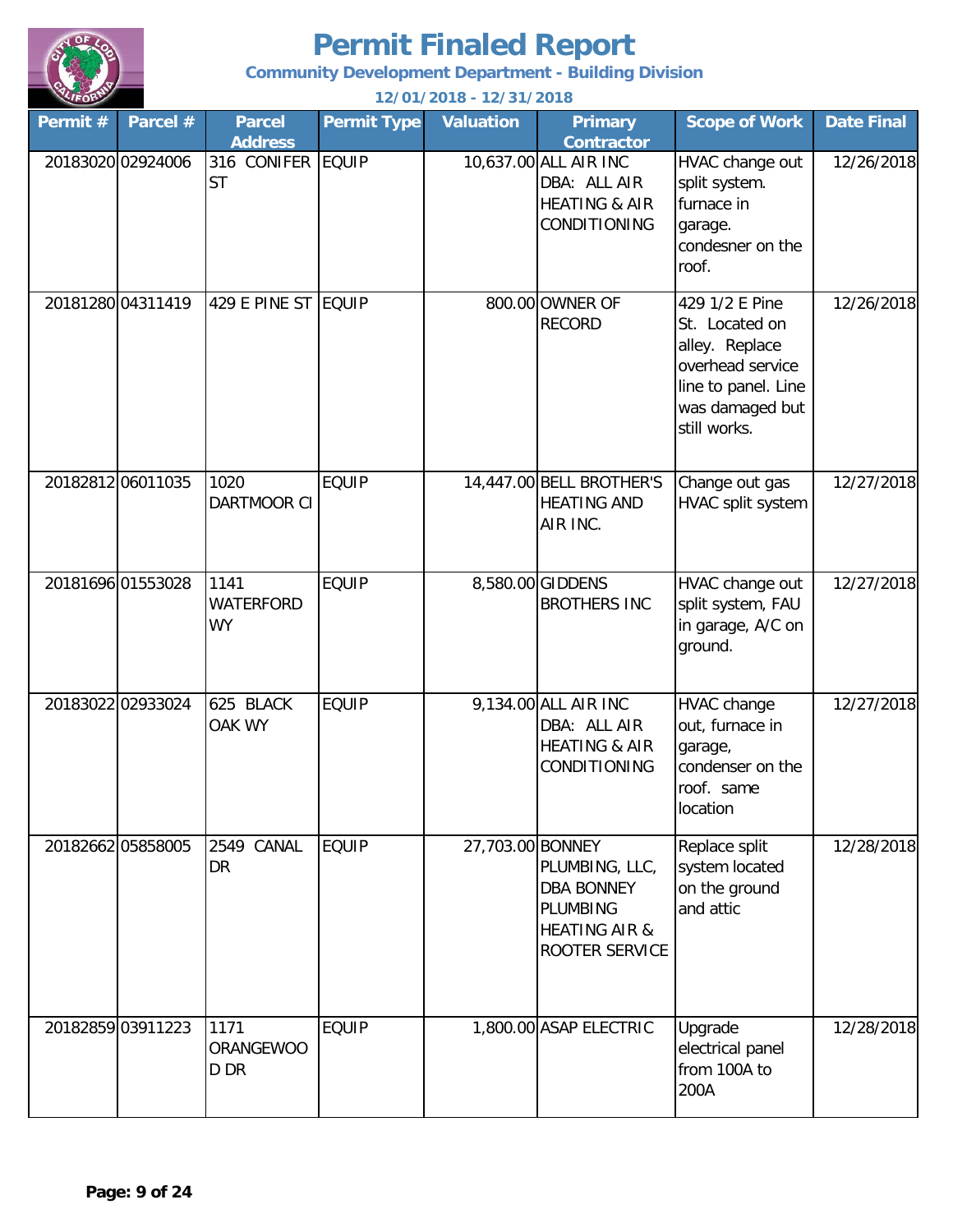

**Community Development Department - Building Division**

| Permit #         | Parcel #          | <b>Parcel</b><br><b>Address</b>      | <b>Permit Type</b> | <b>Valuation</b> | <b>Primary</b><br><b>Contractor</b>                       | <b>Scope of Work</b>                                                        | <b>Date Final</b> |
|------------------|-------------------|--------------------------------------|--------------------|------------------|-----------------------------------------------------------|-----------------------------------------------------------------------------|-------------------|
| 2018311205826001 |                   | 1500<br><b>TIMBERLAKE</b><br>CI      | <b>EQUIP</b>       | 8,990.00 BAKERS  | <b>HEATING &amp; AIR</b>                                  | HVAC change<br>out, furnace &<br>coil in garage,<br>Condenser on<br>ground. | 12/31/2018        |
|                  | 2018317803927125  | 1200<br><b>EDGEWOOD</b><br><b>DR</b> | <b>EQUIP</b>       |                  | 12,100.00 LAWSON'S<br>PLUMBING &<br><b>DRAIN CLEANING</b> | Replacing 50ft of<br>sewer line from<br>meter to house<br>(Front yard)      | 12/31/2018        |
|                  | 20183179 06018029 | 2421 S HAM<br>LN                     | <b>EQUIP</b>       | 3,850.00 BAKERS  | <b>HEATING &amp; AIR</b>                                  | Replace furnace<br>only (in garage)                                         | 12/31/2018        |
|                  | 20181624 05870065 | 3136<br><b>GARNET LN</b>             | <b>FIRE</b>        |                  | 0.00 THORPE DESIGN                                        | <b>Fire Sprinkler</b><br>System for New<br>Single Family<br>Dwelling MP3    | 12/3/2018         |
|                  | 20180902 05873029 | 2979<br><b>FUCHSIA DR</b>            | <b>FIRE</b>        |                  | 0.00 ELLIOTT HOMES<br><b>INC</b>                          | Fire Sprinklers for<br>New Single<br><b>Family Dwelling</b><br>MP2092       | 12/5/2018         |
|                  | 20180903 05873030 | 2973<br><b>FUCHSIA DR</b>            | <b>FIRE</b>        |                  | 0.00 ELLIOTT HOMES<br><b>INC</b>                          | Fire Sprinklers for<br>New Single<br><b>Family Dwelling</b><br>MP3187       | 12/5/2018         |
|                  | 20182180 04520137 | 415 S<br>SACRAMENTO<br>ST            | <b>FIRE</b>        |                  | 0.00 BAY ALARM<br>COMPANY                                 | Installing a fire<br>alarm system for -<br>Lodi Community<br>Center         | 12/5/2018         |
|                  | 20181625 05870066 | 3137<br><b>ISABELLA DR</b>           | <b>FIRE</b>        |                  | 0.00 THORPE DESIGN                                        | Fire Sprinkler<br>System for New<br>Single Family<br>Dwelling MP1           | 12/6/2018         |
|                  | 20181626 05870067 | 3131<br><b>ISABELLA DR</b>           | <b>FIRE</b>        |                  | 0.00 THORPE DESIGN                                        | Fire Sprinkler<br>System for New<br>Single Family<br>Dwelling MP1           | 12/10/2018        |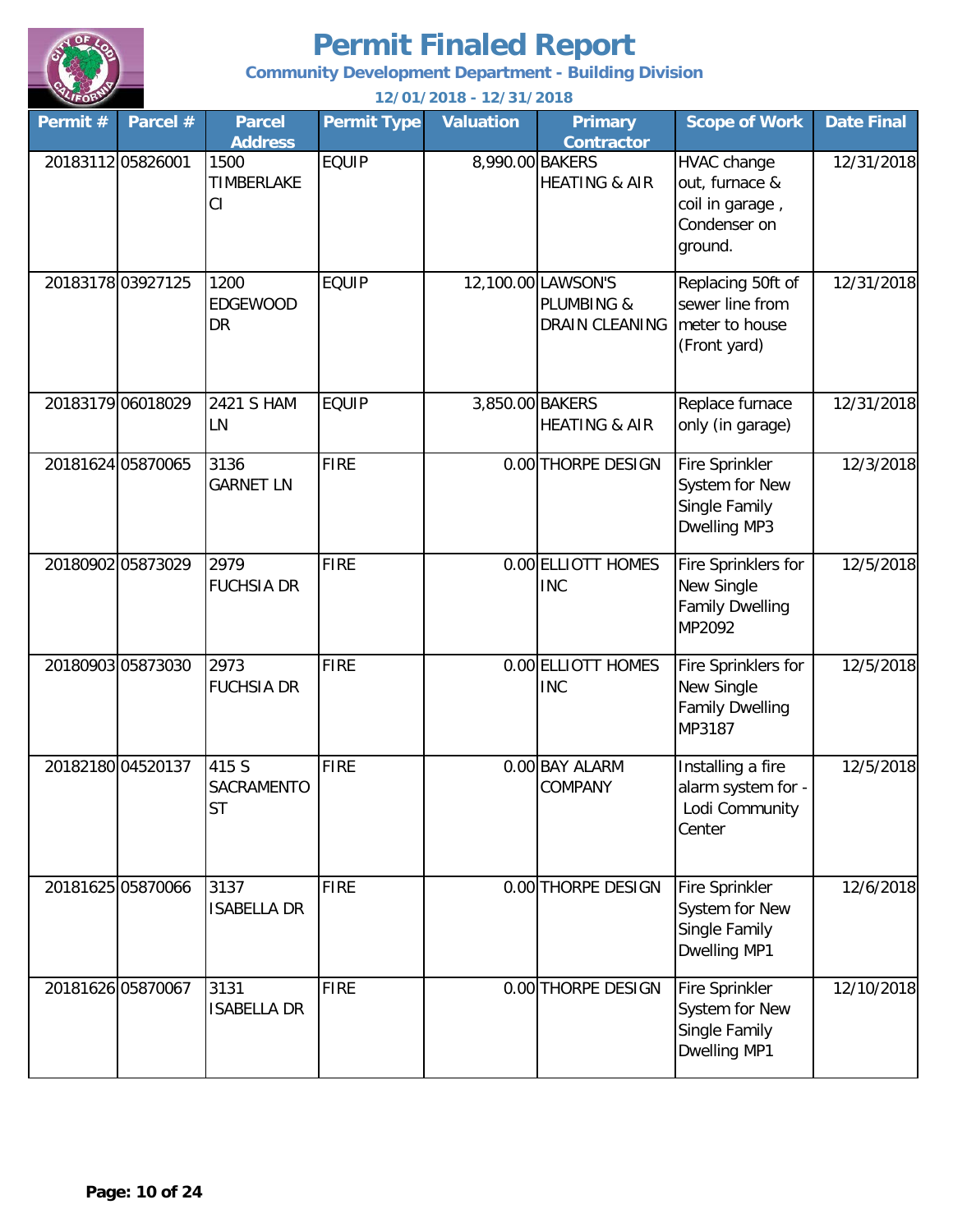

**Community Development Department - Building Division**

| Permit# | Parcel #          | <b>Parcel</b><br><b>Address</b>                           | <b>Permit Type</b> | <b>Valuation</b> | <b>Primary</b><br><b>Contractor</b>                               | <b>Scope of Work</b>                                                                              | <b>Date Final</b> |
|---------|-------------------|-----------------------------------------------------------|--------------------|------------------|-------------------------------------------------------------------|---------------------------------------------------------------------------------------------------|-------------------|
|         | 20182819 02940003 | 267 N MILLS<br>AV                                         | <b>FIRE</b>        |                  | 0.00 OWNER OF<br><b>RECORD</b>                                    | Install fire alarm<br>system in First<br>Baptist Church in<br>new portable<br>classroom.          | 12/11/2018        |
|         | 20181471 03533006 | 315 N HAM LN FIRE                                         |                    |                  | 0.00 JORGENSEN &<br>SONS, INC. DBA<br><b>JORGENSEN</b><br>COMPANY | Foster Freeze -<br><b>Upgrade Ansul</b><br>hood & duct<br>system to UL 300                        | 12/13/2018        |
|         | 20170689 05865004 | 2951<br><b>REYNOLDS</b><br><b>RANCH</b><br><b>PARKWAY</b> | <b>FIRE</b>        |                  | 0.00 SACRAMENTO<br>CONTROL<br><b>SYSTEMS</b>                      | Rubicon<br>Apartments,<br>Building C; Install<br>Fire alarm system                                | 12/17/2018        |
|         | 20170697 05865004 | 2951<br><b>REYNOLDS</b><br><b>RANCH</b><br><b>PARKWAY</b> | <b>FIRE</b>        |                  | 0.00 SACRAMENTO<br>CONTROL<br><b>SYSTEMS</b>                      | Rubicon<br>Apartments,<br>Building K; Install<br>Fire alarm system.                               | 12/17/2018        |
|         | 20170699 05865004 | 2951<br><b>REYNOLDS</b><br><b>RANCH</b><br><b>PARKWAY</b> | <b>FIRE</b>        |                  | 0.00 SACRAMENTO<br>CONTROL<br><b>SYSTEMS</b>                      | Rubicon<br>Apartments,<br>Building M;<br>Install Fire alarm<br>system.                            | 12/17/2018        |
|         | 20181567 06004020 | 1000 W<br>KETTLEMAN<br>LN                                 | <b>FIRE</b>        |                  | 0.00 Superior<br>Technology<br>Integrators Inc.                   | <b>CVS-Replace</b><br>existing<br>dedicated<br>function fire<br>sprinkler alarm<br>monitor panel. | 12/18/2018        |
|         | 20180659 05871015 | 2625<br>CARNATION<br><b>WAY</b>                           | <b>FIRE</b>        |                  | 0.00 ELLIOTT HOMES<br><b>INC</b>                                  | Fire Sprinklers for<br>New Single<br><b>Family Dwelling</b><br>MP2121                             | 12/19/2018        |
|         | 20180660 05871016 | 2631<br>CARNATION<br><b>WAY</b>                           | <b>FIRE</b>        |                  | 0.00 ELLIOTT HOMES<br><b>INC</b>                                  | Fire Sprinklers for<br>New Single<br><b>Family Dwelling</b><br>MP1348                             | 12/19/2018        |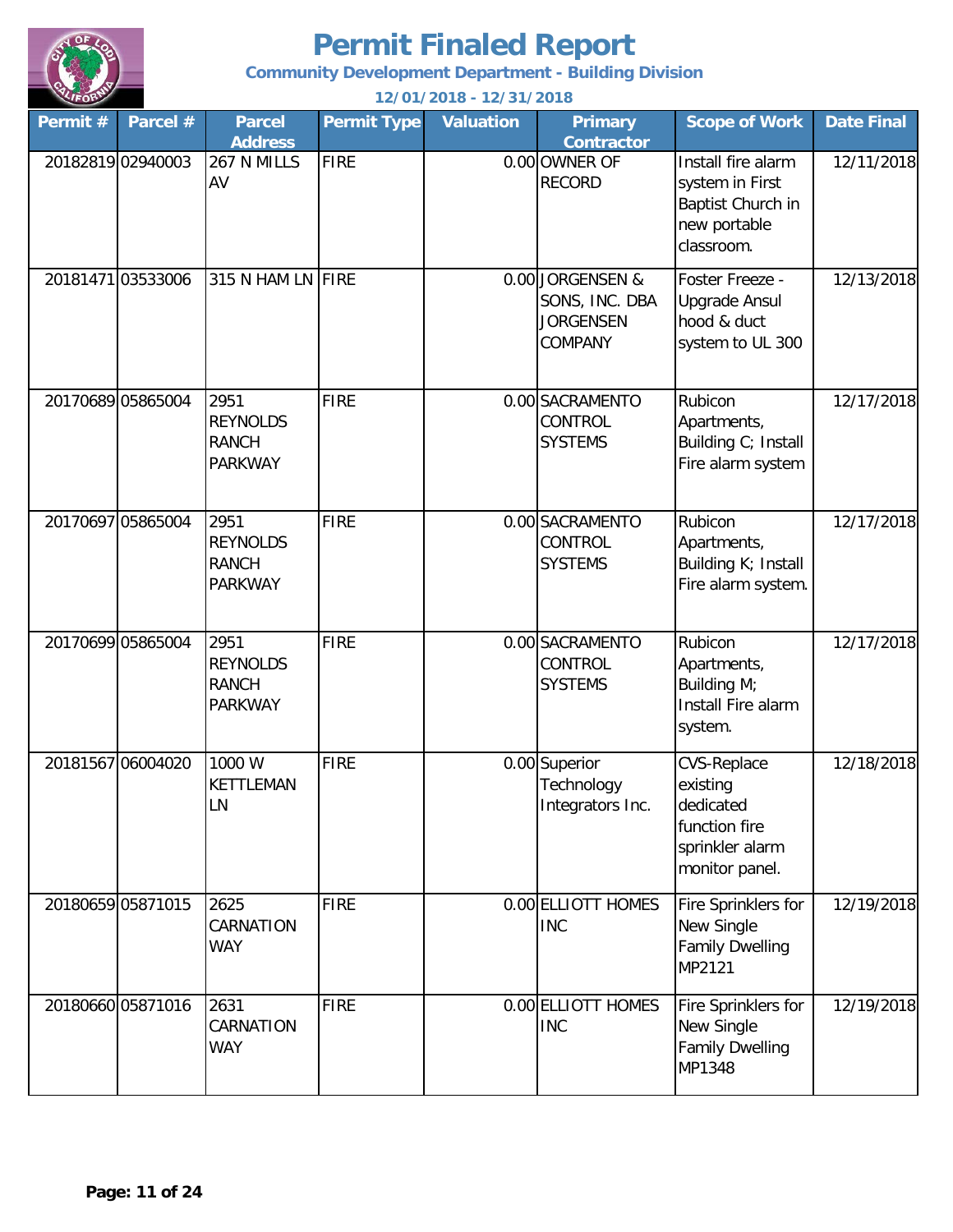

**Community Development Department - Building Division**

| Permit #          | Parcel #          | <b>Parcel</b><br><b>Address</b>        | <b>Permit Type</b> | <b>Valuation</b> | <b>Primary</b><br><b>Contractor</b>       | <b>Scope of Work</b>                                                                                                     | <b>Date Final</b> |
|-------------------|-------------------|----------------------------------------|--------------------|------------------|-------------------------------------------|--------------------------------------------------------------------------------------------------------------------------|-------------------|
| 20180661 05871017 |                   | 2637<br>CARNATION<br><b>WAY</b>        | <b>FIRE</b>        |                  | 0.00 ELLIOTT HOMES<br><b>INC</b>          | Fire Sprinklers for<br>New Single<br><b>Family Dwelling</b><br>MP1998                                                    | 12/19/2018        |
|                   | 20180662 05871018 | 2643<br>CARNATION<br><b>WAY</b>        | <b>FIRE</b>        |                  | 0.00 ELLIOTT HOMES<br><b>INC</b>          | Fire Sprinklers for<br>New Single<br><b>Family Dwelling</b><br>MP2121                                                    | 12/19/2018        |
|                   | 2018066305871019  | 2649<br><b>CARNATION</b><br><b>WAY</b> | <b>FIRE</b>        |                  | 0.00 ELLIOTT HOMES<br><b>INC</b>          | Fire Sprinklers for<br>New Single<br><b>Family Dwellimg</b><br>MP1348                                                    | 12/19/2018        |
|                   | 20181862 05870035 | 258 BROOKS<br><b>ST</b>                | <b>FIRE</b>        |                  | 0.00 THORPE DESIGN                        | <b>Fire Sprinkler</b><br>System for New<br>Single Family<br>Dwelling MP3                                                 | 12/20/2018        |
|                   | 20181865 05870059 | 3048<br><b>GARNET LN</b>               | <b>FIRE</b>        |                  | 0.00 THORPE DESIGN                        | Fire Sprinkler<br>system for New<br>Single Family<br>Dwelling MP1                                                        | 12/24/2018        |
|                   | 20181359 02957016 | 823 CENTO<br><b>CT</b>                 | <b>FIRE</b>        |                  | 0.00 BARSOTTI'S FIRE<br><b>PROTECTION</b> | Fire spinklers for<br>new single family<br>dwelling MP 1A                                                                | 12/28/2018        |
|                   | 20181364 02957017 | <b>CENTO</b><br>821<br>CT              | <b>FIRE</b>        |                  | 0.00 BARSOTTI'S FIRE<br><b>PROTECTION</b> | Fire spinklers for<br>new single family<br>dwelling MP 5B                                                                | 12/28/2018        |
|                   | 20172892 03104050 | 1331 S HAM<br>LN                       | <b>NONRES</b>      | 10,000.00 MASTEC | <b>NETWORK</b><br>SOLUTIONS INC           | AT&T Cell Tower -<br>Swap 6 antennas<br>with 6 new, 6<br>new RRUs and<br>misc radio<br>equipment in<br>existing shelter. | 12/10/2018        |
|                   | 20181004 02940003 | 267 N MILLS<br>AV                      | <b>NOTBUILD</b>    |                  | 5,000.00 OWNER OF<br><b>RECORD</b>        | Ramp and site<br>work for portable<br>classroom at First<br><b>Baptist Church</b>                                        | 12/11/2018        |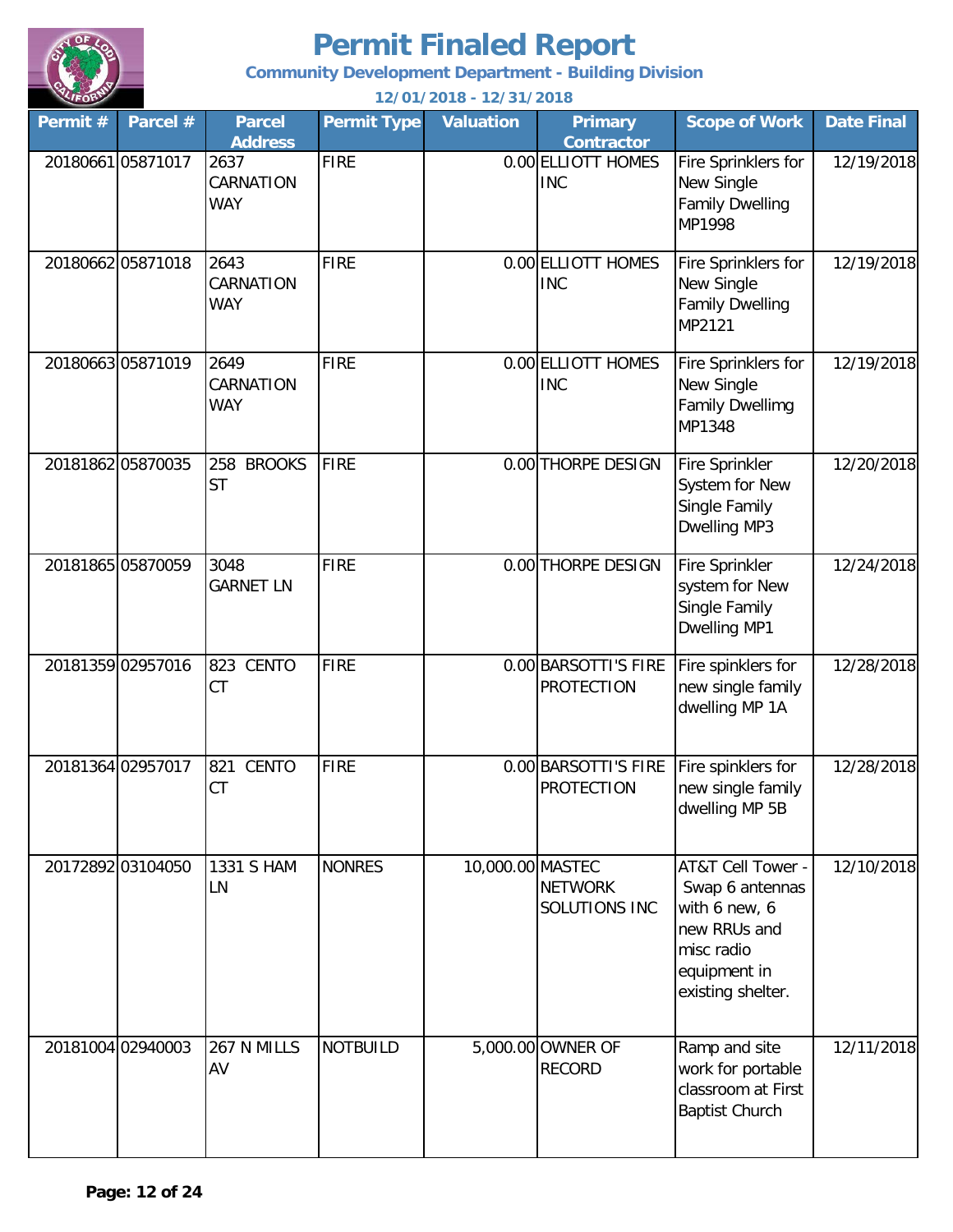

**Community Development Department - Building Division**

| Permit # | Parcel #          | <b>Parcel</b><br><b>Address</b>       | <b>Permit Type</b> | <b>Valuation</b>  | <b>Primary</b><br><b>Contractor</b>                                   | <b>Scope of Work</b>                                                 | <b>Date Final</b> |
|----------|-------------------|---------------------------------------|--------------------|-------------------|-----------------------------------------------------------------------|----------------------------------------------------------------------|-------------------|
|          | 20182670 03503009 | 723 N LOMA<br>DR                      | PV                 |                   | 25,000.00 CALIFORNIA<br><b>SOLAR</b><br><b>INNOVATORS INC</b>         | 9.16 kW PV<br>system                                                 | 12/3/2018         |
|          | 20182880 03110003 | 1154<br><b>TAMARACK DR</b>            | PV                 | 18,000.00 SOLAR   | <b>INSTALLATION</b><br><b>GROUP INC</b>                               | 5.5 kW PV system                                                     | 12/6/2018         |
|          | 20182929 03525429 | 32 S<br><b>CORINTH AV</b>             | PV                 |                   | 22,076.00 SUNERGY<br><b>CONSTRUCTION</b><br><b>INC</b>                | 4.5 kW PV<br>system. Service<br>panel upgrade on<br>separate permit. | 12/13/2018        |
|          | 20172680 05854032 | 2245 OLSON<br>DR                      | PV                 | 22,000.00 SOLEEVA | <b>ENERGY INC</b>                                                     | 7.6 kW PV system                                                     | 12/14/2018        |
|          | 20182879 04128015 | 1351<br><b>RIVERGATE</b><br><b>DR</b> | PV                 |                   | 25,000.00 HOOKED ON<br><b>SOLAR</b>                                   | 8.9 kW PV system                                                     | 12/14/2018        |
|          | 20182928 05850020 | 2081<br><b>MAMMOTH WY</b>             | PV                 | 33,000.00 SOLAR   | <b>INSTALLATION</b><br><b>GROUP INC</b>                               | 10.1 kW PV<br>system                                                 | 12/17/2018        |
|          | 20182927 02932065 | 2393<br>CENTRAL<br><b>PARK DR</b>     | PV                 |                   | 31,142.00 HONEYS AIR INC                                              | 9.6 kW PV<br>system. Service<br>panel upgrade on<br>separate permit. | 12/19/2018        |
|          | 20180856 04525013 | 22 W VINE ST                          | <b>REROOF</b>      |                   | 3,500.00 DEHART<br>ROOFING INC                                        | Detached Garage<br>- Tear off 2 layer<br>of comp Install<br>comp     | 12/3/2018         |
|          | 20182935 06232043 | 8<br><b>SCHLENKER</b><br>DR           | <b>REROOF</b>      |                   | 10,000.00 OWNER OF<br><b>RECORD</b>                                   | Apply 1 layer of<br>comp cool roof<br>over existing<br>comp.         | 12/6/2018         |
|          | 20182557 04320123 | 211 N<br><b>GARFIELD ST</b>           | <b>REROOF</b>      |                   | 9,900.00 C FREEMAN<br><b>DEVELOPMENT</b><br>AND<br><b>CONSTRUCTON</b> | House-Tear off 1<br>layer and install<br>comp cool roof              | 12/11/2018        |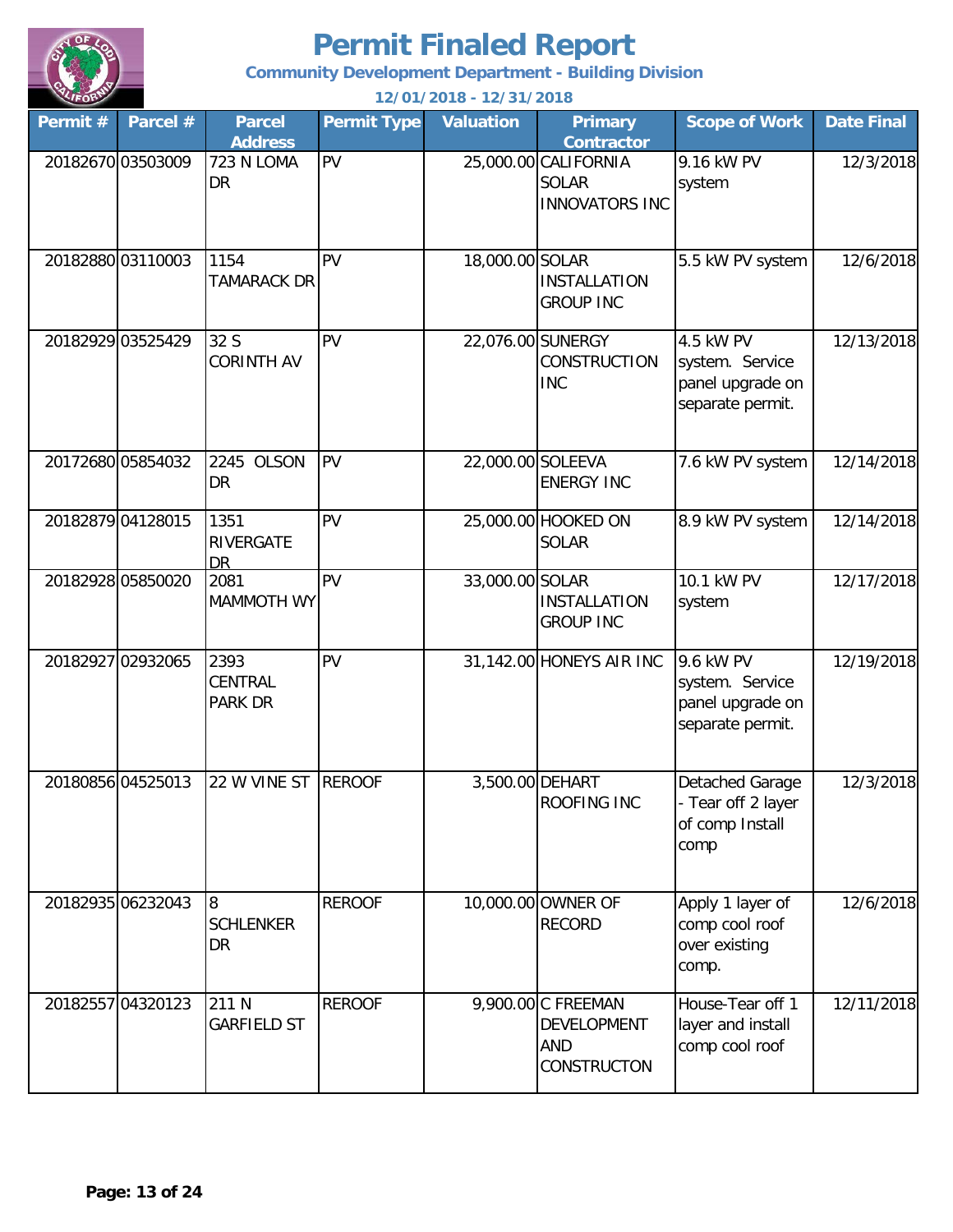

**Community Development Department - Building Division**

| Permit # | Parcel #          | <b>Parcel</b><br><b>Address</b>         | <b>Permit Type</b> | <b>Valuation</b> | <b>Primary</b><br><b>Contractor</b>            | <b>Scope of Work</b>                                                                                                    | <b>Date Final</b> |
|----------|-------------------|-----------------------------------------|--------------------|------------------|------------------------------------------------|-------------------------------------------------------------------------------------------------------------------------|-------------------|
|          | 20181352 03106023 | 1327<br><b>CARDINAL ST</b>              | <b>REROOF</b>      |                  | 10,000.00 JOHN DOS REIS<br><b>CONSTRUCTION</b> | Overlaying 1<br>layer of comp<br>with comp. cool<br>roof                                                                | 12/11/2018        |
|          | 20181139 04303502 | 24 W ELM ST                             | <b>REROOF</b>      |                  | 8,600.00 TAPIA'S ROOFING Comm Bldg -           | Install 1 layer of<br>comp over<br>existing comp.<br>Cool Roof                                                          | 12/11/2018        |
|          | 2018308803527014  | 1433 W<br><b>LOCKEFORD</b><br><b>ST</b> | <b>REROOF</b>      | 6,500.00 CAME'S  | ROOFING, INC.                                  | Located at 306<br>Cross<br>Street/duplex -<br>Install 21 sq. of<br>cool comp<br>shingles over<br>current comp.<br>roof. | 12/11/2018        |
|          | 20183050 04106008 | 410 DAISY AV REROOF                     |                    |                  | 9,000.00 PRUDEN<br><b>ROOFING</b>              | Tear Off 1 layer<br>of Comp, Install<br>cool roof comp.                                                                 | 12/14/2018        |
|          | 20183032 03123215 | <b>DOVER</b><br>1033<br><b>DR</b>       | <b>REROOF</b>      |                  | 9,500.00 PRESTIGE<br><b>ROOFING</b>            | Tear off 2 layers<br>of comp, Install<br>cool roof comp                                                                 | 12/14/2018        |
|          | 2018313004714014  | 805 S<br>WASHINGTON<br><b>ST</b>        | <b>REROOF</b>      |                  | 4,800.00 BEN FRANKLIN<br><b>CONSTRUCTION</b>   | Tear off comp<br>roof, Install cool<br>roof comp                                                                        | 12/18/2018        |
|          | 20182862 03921021 | 650 ROPER<br>AV                         | <b>REROOF</b>      |                  | 7,500.00 PREMIER<br><b>ROOFING</b>             | Tear off 1 layer<br>comp, Install<br>comp cool roof.                                                                    | 12/26/2018        |
|          | 20183143 06227063 | 2500<br><b>MEADOW DR</b>                | <b>REROOF</b>      |                  | 14,948.00 DAVID W BRAZIL<br>ROOFING, INC       | Tear off 1 layer<br>of comp roof,<br>reroof with cool<br>rood comp.                                                     | 12/27/2018        |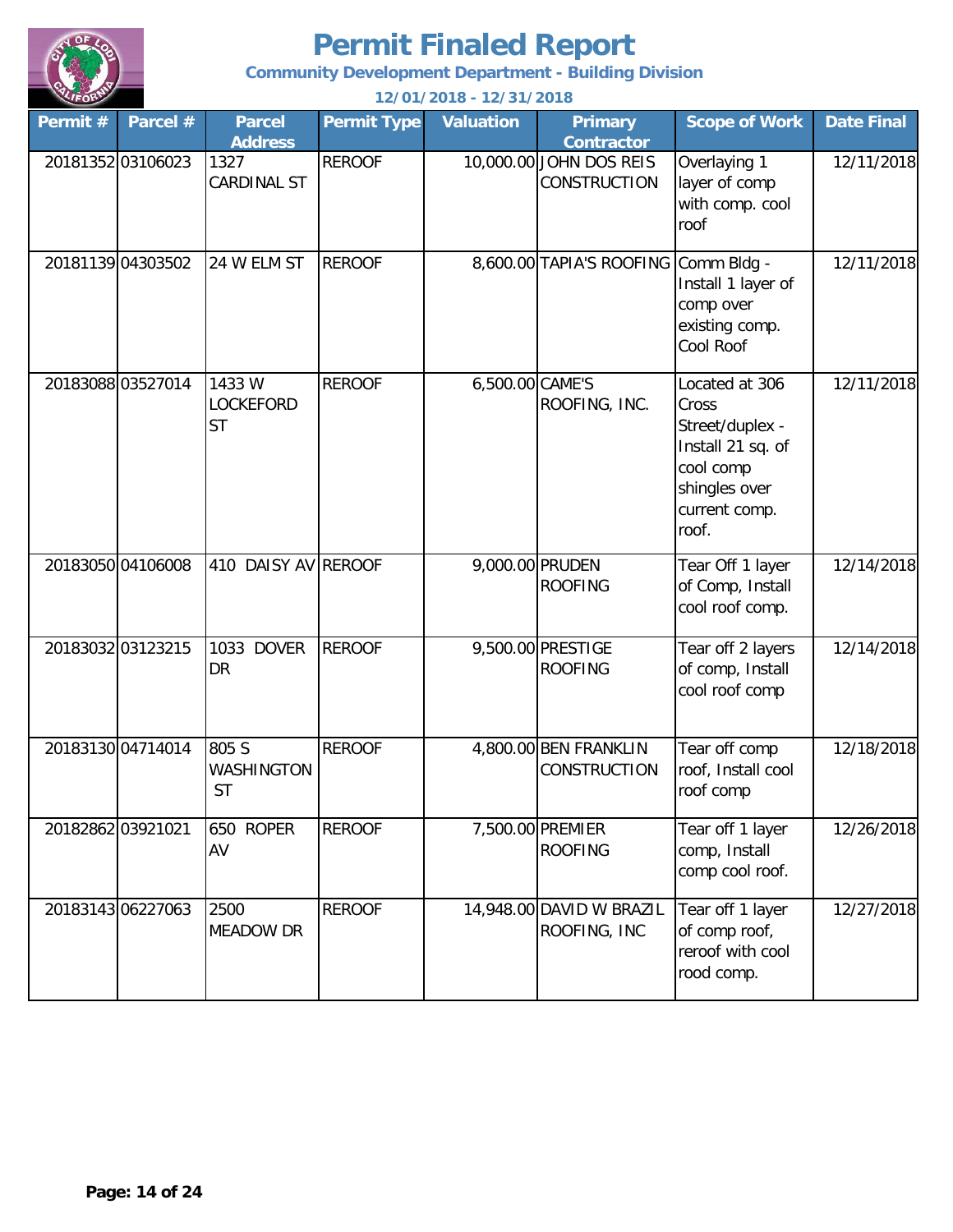

**Community Development Department - Building Division**

| Permit # | Parcel #          | <b>Parcel</b><br><b>Address</b> | <b>Permit Type</b> | <b>Valuation</b> | <b>Primary</b><br><b>Contractor</b>          | <b>Scope of Work</b>                                                                                                                                                             | <b>Date Final</b> |
|----------|-------------------|---------------------------------|--------------------|------------------|----------------------------------------------|----------------------------------------------------------------------------------------------------------------------------------------------------------------------------------|-------------------|
|          | 20182764 06003035 | 1539<br>ZINFANDEL<br><b>DR</b>  | <b>RESADDRP</b>    |                  | 7,475.00 BG MCGUIRE<br>CONSTRUCTION,<br>INC. | Hall bath<br>remodel. Like for<br>like replace<br>shower pan, tile,<br>shower door and<br>surround, vanity,<br>sink, and faucet.                                                 | 12/4/2018         |
|          | 20182657 04146003 | 415 YOKUTS<br><b>DR</b>         | <b>RESADDRP</b>    | 11,500.00 GARY A | <b>EDWARDS</b>                               | Install new<br>vanity, sink,<br>shower valve,<br>pocket door.<br>Remove existing<br>72x48 window.                                                                                | 12/4/2018         |
|          | 20181527 04517036 | 915 S<br><b>SCHOOL ST</b>       | <b>RESADDRP</b>    | 6,485.00 Green   | Technology<br>Windows and<br><b>Doors</b>    | Replace 18<br>windows like for<br>like                                                                                                                                           | 12/4/2018         |
|          | 20181630 04517036 | 915 S<br><b>SCHOOL ST</b>       | <b>RESADDRP</b>    |                  | 1,000.00 CRYSTAL<br><b>PLUMBING</b>          | Replace tub,<br>shower and<br>vanity.<br>Replace laundry<br>room faucet,<br>replace kitchen<br>sink, dishwasher<br>and disposal. All<br>electrical work on<br>a separate permit. | 12/4/2018         |
|          | 20182117 03317413 | <b>700 S ROSE</b><br><b>ST</b>  | <b>RESADDRP</b>    | 9,380.00 GARY A  | <b>EDWARDS</b>                               | Bathroom<br>remodel.<br>Relocate valve<br>and drain,<br>replace toilet,<br>install vanity and<br>sink, install light<br>fixture and<br>exhaust fan.                              | 12/4/2018         |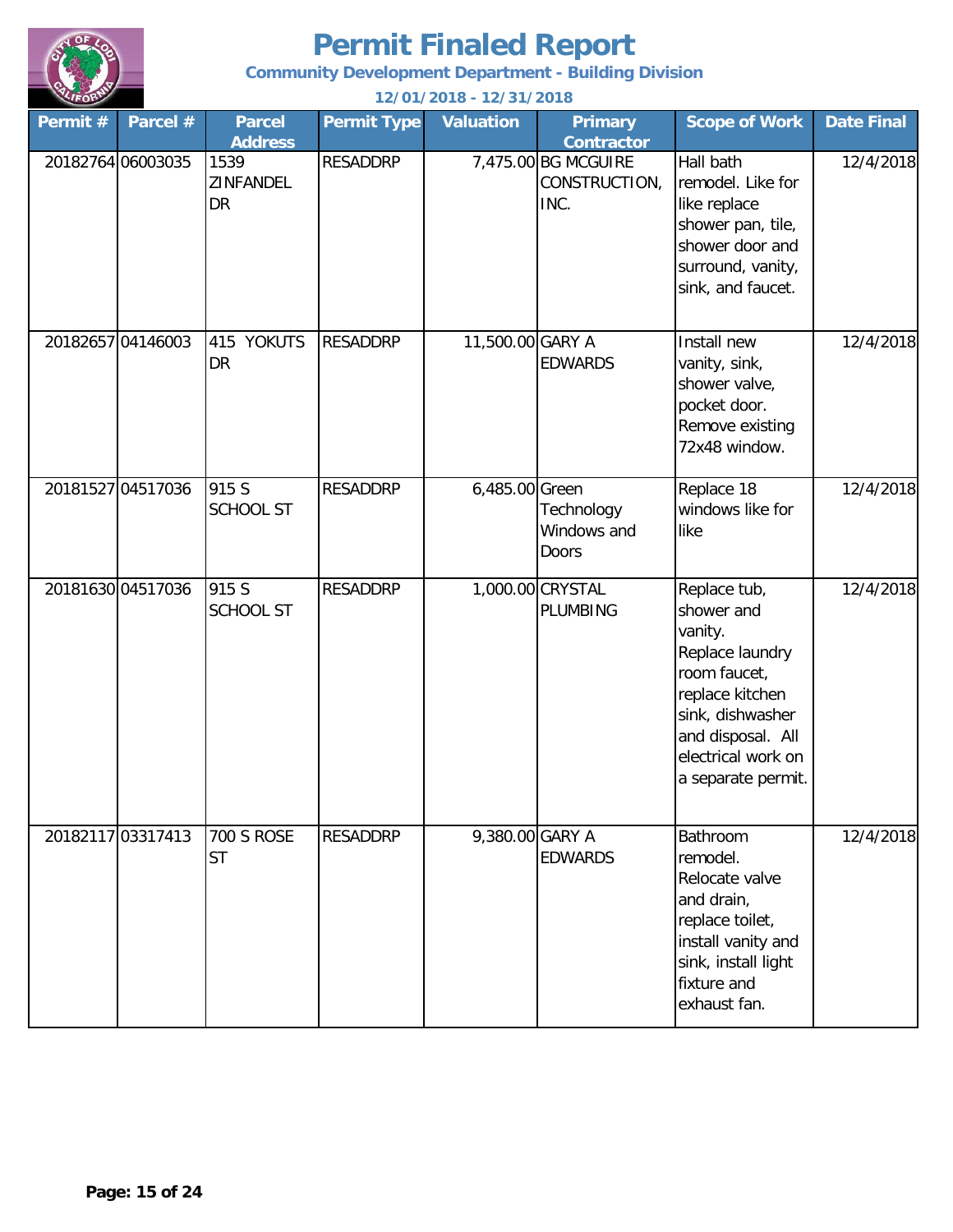

**Community Development Department - Building Division**

| Permit # | Parcel #          | <b>Parcel</b><br><b>Address</b> | <b>Permit Type</b> | <b>Valuation</b> | <b>Primary</b><br><b>Contractor</b>                                   | <b>Scope of Work</b>                                                                                                                                                                                            | <b>Date Final</b> |
|----------|-------------------|---------------------------------|--------------------|------------------|-----------------------------------------------------------------------|-----------------------------------------------------------------------------------------------------------------------------------------------------------------------------------------------------------------|-------------------|
|          | 20182628 03729042 | 413 W<br><b>WALNUT ST</b>       | <b>RESADDRP</b>    |                  | 15,000.00 AMESTOY<br>CONSTRUCTION                                     | Apartment<br>Building -<br>Remove and<br>replace beam on<br>walkway and dry<br>rot on walkway<br>as needed.                                                                                                     | 12/5/2018         |
|          | 20182795 04310003 | 337 E<br><b>LOCUST ST</b>       | <b>RESADDRP</b>    |                  | 20,000.00 OWNER OF<br><b>RECORD</b>                                   | Apartments-Tear<br>off hot tar roof,<br>R-38 insulation<br>already installed<br>on flat roof. Re-<br>sheet if needed,<br>install hot tar on<br>roof.                                                            | 12/5/2018         |
|          | 20182856 06204716 | $1636\overline{S}$<br>CHURCH ST | <b>RESADDRP</b>    |                  | 10,000.00 OWNER OF<br><b>RECORD</b>                                   | Kitchen remodel,<br>replace<br>appliances,<br>countertops and<br>sink, flooring and<br>fixtures.                                                                                                                | 12/5/2018         |
|          | 20182846 03719022 | <b>105 S ROSE</b><br><b>ST</b>  | <b>RESADDRP</b>    |                  | 11,800.00 PRESTIGE<br><b>ROOFING</b>                                  | Tear off 1 layer<br>of comp, reroof<br>with comp. Has<br>R-38 insulation in<br>attic.                                                                                                                           | 12/11/2018        |
|          | 20182548 04320123 | 211 N<br><b>GARFIELD ST</b>     | <b>RESADDRP</b>    |                  | 4,000.00 C FREEMAN<br>DEVELOPMENT<br><b>AND</b><br><b>CONSTRUCTON</b> | Detached Garage-<br>Tear off 1 layer<br>and install comp<br>cool roof.<br>Replace existing<br>sub-panel like for<br>like. Tie in to<br>existing sewer for<br>washing machine<br>in garage. Add<br>40 a breaker. | 12/11/2018        |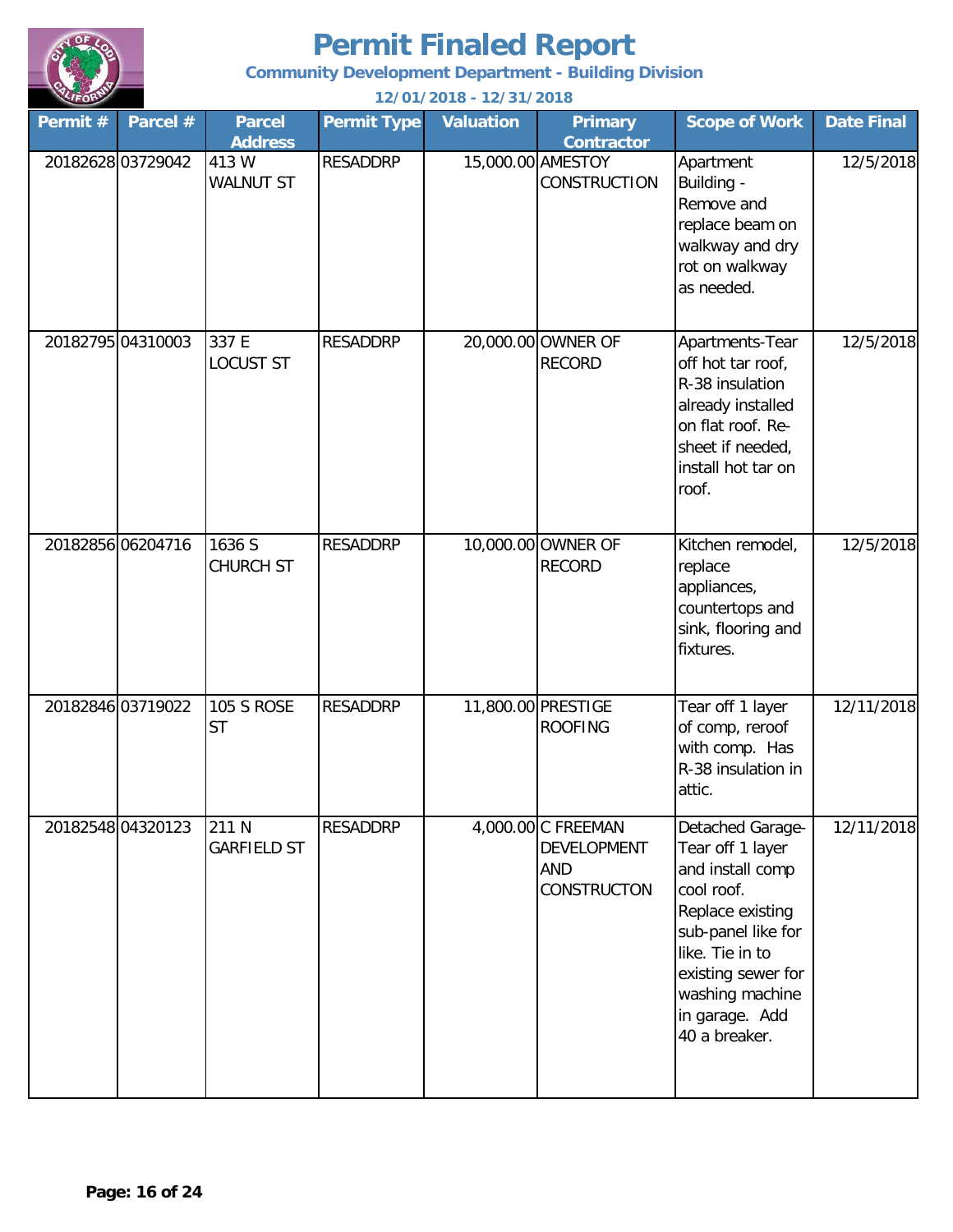

**Community Development Department - Building Division**

| Permit# | Parcel #          | <b>Parcel</b><br><b>Address</b> | <b>Permit Type</b> | <b>Valuation</b> | <b>Primary</b><br><b>Contractor</b>                                                   | <b>Scope of Work</b>                                                                                                                                                                                                                      | <b>Date Final</b> |
|---------|-------------------|---------------------------------|--------------------|------------------|---------------------------------------------------------------------------------------|-------------------------------------------------------------------------------------------------------------------------------------------------------------------------------------------------------------------------------------------|-------------------|
|         | 20182915 05820014 | 1820 CAPE<br>COD CI             | <b>RESADDRP</b>    | 23,916.00 JUDSON | <b>ENTERPRISES</b><br>INC. DBA: K-<br><b>DESIGNERS</b>                                | Replace 2100 SF<br>wood siding with<br>vinyl siding over<br>entire house.                                                                                                                                                                 | 12/11/2018        |
|         | 20182643 04320101 | 230 N<br><b>CENTRAL AV</b>      | <b>RESADDRP</b>    |                  | 2,500.00 OWNER OF<br><b>RECORD</b>                                                    | Replace front<br>exterior doors on<br>units<br>#2,3,4,6,7,8,9,10                                                                                                                                                                          | 12/12/2018        |
|         | 20181817 03704304 | 8 N ORANGE<br>AV                | <b>RESADDRP</b>    |                  | 68,000.00 FOOY, INC. DBA<br><b>SILVER FERN</b><br><b>CONSTRUCTION</b><br>& REMODELING | Remodel kitchen,<br>laundry room &<br>master bathroom.<br>Change out<br>water heater to a<br>tankless unit.<br>Revision to<br>include panel<br>replacement<br>same location.                                                              | 12/12/2018        |
|         | 20182990 03908002 | 1030 W<br><b>TURNER RD</b>      | <b>RESADDRP</b>    |                  | 12,835.00 HOME DEPOT<br>USA INC., DBA<br>THE HOME DEPOT rolled roofing.               | House Only Tear<br>off comp and<br>Install comp and<br>white TPO. R-38<br>insulation is<br>existing.                                                                                                                                      | 12/14/2018        |
|         | 20181772 06238007 | 617<br>SANDPIPER CI             | <b>RESADDRP</b>    |                  | 11,160.00 NEEL'S HEATING<br>& AIR                                                     | Change out<br>condenser, coil<br>and furnace like<br>for like.<br>Condenser in<br>backyard and<br>furnace in<br>garage. Install<br>new Quiet Cool<br>whole house fan<br>in attic-access in<br>hallway. No new<br>vents will be<br>needed. | 12/14/2018        |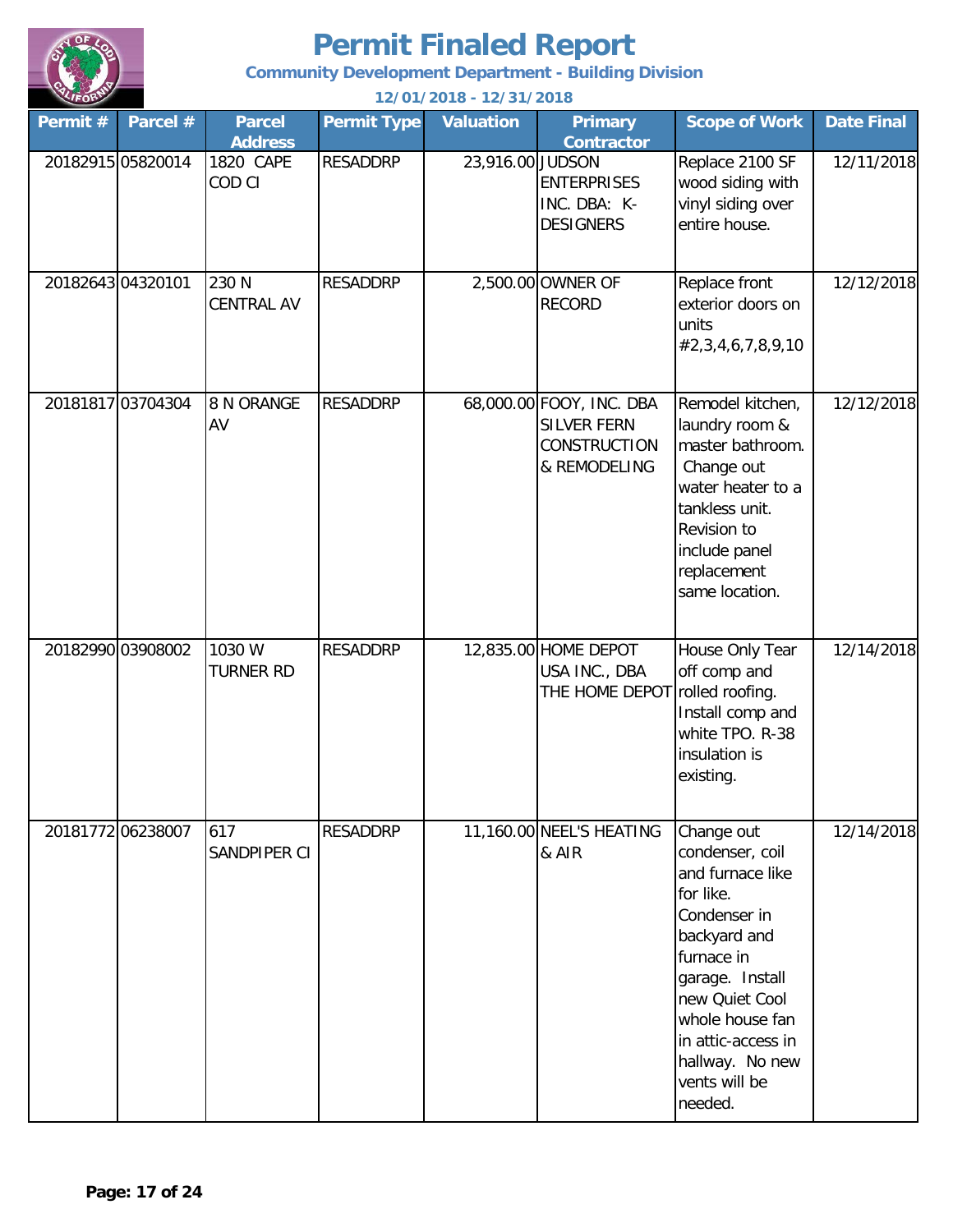

**Community Development Department - Building Division**

| Permit #          | Parcel #          | <b>Parcel</b><br><b>Address</b>                           | <b>Permit Type</b> | <b>Valuation</b> | <b>Primary</b><br><b>Contractor</b>                                                | <b>Scope of Work</b>                                                                                                                                      | <b>Date Final</b> |
|-------------------|-------------------|-----------------------------------------------------------|--------------------|------------------|------------------------------------------------------------------------------------|-----------------------------------------------------------------------------------------------------------------------------------------------------------|-------------------|
|                   | 20181811 06232043 | 8<br><b>SCHLENKER</b><br><b>DR</b>                        | <b>RESADDRP</b>    |                  | 25,000.00 AARON SHADDY<br><b>CONSTRUCTION</b>                                      | Rebuild fire<br>damaged garage<br>and replace (E)<br>100amp service<br>panel. Replace<br>water heater.<br>door and opener.<br>Per property<br>evaluation. | 12/14/2018        |
|                   | 20182866 06013003 | 821<br><b>DORCHESTER</b><br>CI                            | <b>RESADDRP</b>    |                  | 22,076.00 RIVER CITY<br>WINDOW &<br>DOOR INC, DBA<br><b>RENEWAL BY</b><br>ANDERSEN | Replace 6<br>windows and 2<br>doors. like for like                                                                                                        | 12/14/2018        |
| 20172496 05865004 |                   | 2951<br><b>REYNOLDS</b><br><b>RANCH</b><br><b>PARKWAY</b> | <b>RESADDRP</b>    |                  | 9,172.00 HILBERS, INC.,<br><b>DBA BIG S</b><br>ASPHALT CO.                         | Rubicon Carport<br>H - Install 8-stall<br>carport cover                                                                                                   | 12/17/2018        |
|                   | 20172497 05865004 | 2951<br><b>REYNOLDS</b><br><b>RANCH</b><br><b>PARKWAY</b> | <b>RESADDRP</b>    |                  | 9,172.00 HILBERS, INC.,<br><b>DBA BIG S</b><br>ASPHALT CO.                         | Rubicon Carport I<br>- Install 8-stall<br>carport cover                                                                                                   | 12/17/2018        |
|                   | 20172498 05865004 | 2951<br><b>REYNOLDS</b><br><b>RANCH</b><br><b>PARKWAY</b> | <b>RESADDRP</b>    |                  | 9,172.00 HILBERS, INC.,<br><b>DBA BIG S</b><br><b>ASPHALT CO.</b>                  | Rubicon Carport J<br>Install 8-stall<br>carport cover                                                                                                     | 12/17/2018        |
|                   | 20172499 05865004 | 2951<br><b>REYNOLDS</b><br><b>RANCH</b><br><b>PARKWAY</b> | <b>RESADDRP</b>    |                  | 9,172.00 HILBERS, INC.,<br><b>DBA BIG S</b><br><b>ASPHALT CO.</b>                  | Rubicon Carport<br>K - Install 8-stall<br>carport cover                                                                                                   | 12/17/2018        |
|                   | 20172500 05865004 | 2951<br><b>REYNOLDS</b><br><b>RANCH</b><br><b>PARKWAY</b> | <b>RESADDRP</b>    |                  | 9,172.00 HILBERS, INC.,<br><b>DBA BIG S</b><br>ASPHALT CO.                         | Rubicon Carport<br>L - Install 8-stall<br>carport cover                                                                                                   | 12/17/2018        |
|                   | 20172501 05865004 | 2951<br><b>REYNOLDS</b><br><b>RANCH</b><br><b>PARKWAY</b> | <b>RESADDRP</b>    |                  | 9,172.00 HILBERS, INC.,<br><b>DBA BIG S</b><br>ASPHALT CO.                         | Rubicon Carport<br>M - Install 8-stall<br>carport cover                                                                                                   | 12/17/2018        |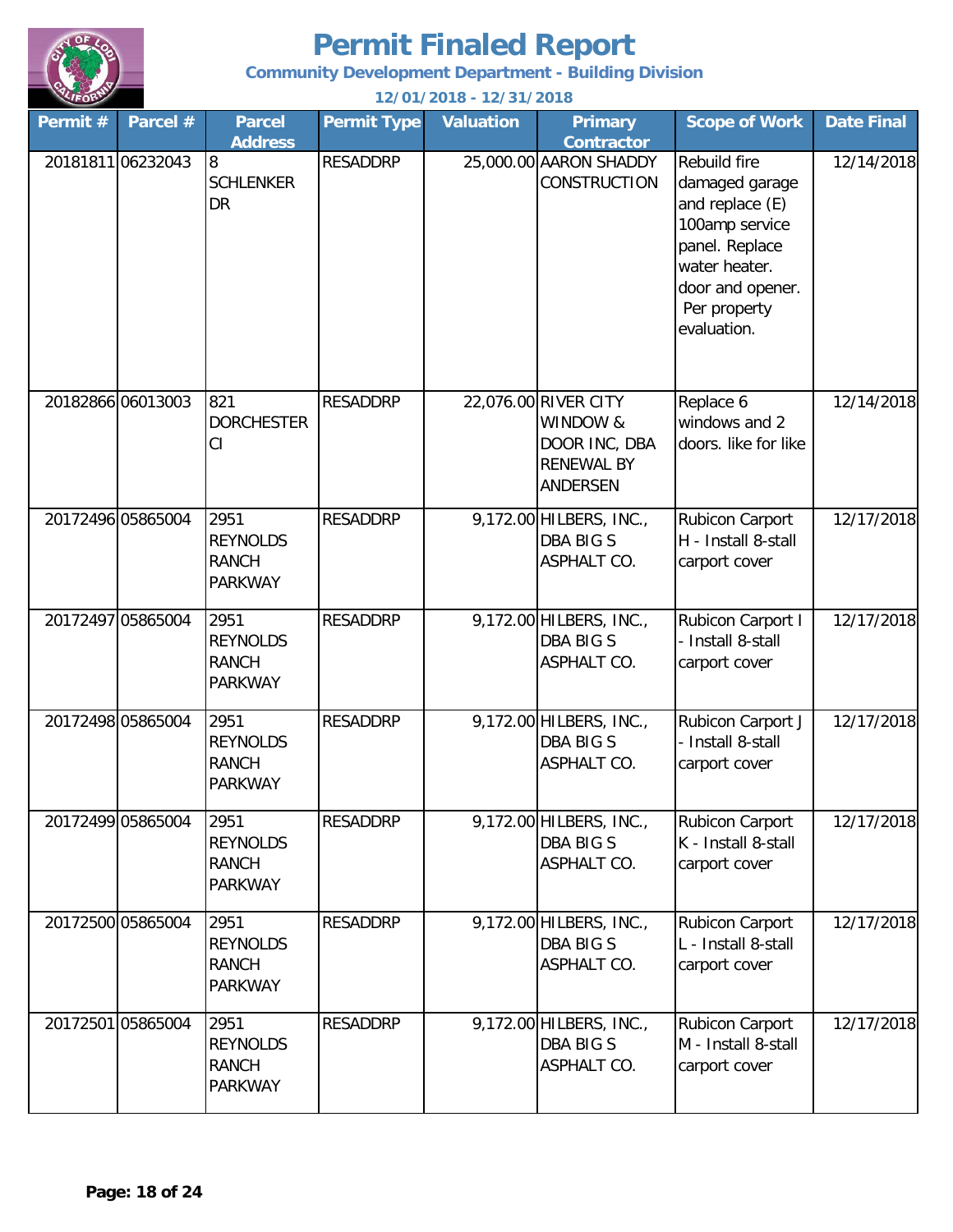

**Community Development Department - Building Division**

| Permit # | Parcel #          | <b>Parcel</b><br><b>Address</b>                           | <b>Permit Type</b> | <b>Valuation</b> | <b>Primary</b><br><b>Contractor</b>                               | <b>Scope of Work</b>                                                                                                                                            | <b>Date Final</b> |
|----------|-------------------|-----------------------------------------------------------|--------------------|------------------|-------------------------------------------------------------------|-----------------------------------------------------------------------------------------------------------------------------------------------------------------|-------------------|
|          | 20172502 05865004 | 2951<br><b>REYNOLDS</b><br><b>RANCH</b><br><b>PARKWAY</b> | <b>RESADDRP</b>    |                  | 9,172.00 HILBERS, INC.,<br><b>DBA BIG S</b><br>ASPHALT CO.        | Rubicon Carport<br>N - Install 8-stall<br>carport cover                                                                                                         | 12/17/2018        |
|          | 20172503 05865004 | 2951<br><b>REYNOLDS</b><br><b>RANCH</b><br><b>PARKWAY</b> | <b>RESADDRP</b>    |                  | 9,172.00 HILBERS, INC.,<br><b>DBA BIG S</b><br><b>ASPHALT CO.</b> | Rubicon Carport<br>O - Install 8-stall<br>carport cover                                                                                                         | 12/17/2018        |
|          | 20172504 05865004 | 2951<br><b>REYNOLDS</b><br><b>RANCH</b><br><b>PARKWAY</b> | <b>RESADDRP</b>    |                  | 9,172.00 HILBERS, INC.,<br><b>DBA BIG S</b><br>ASPHALT CO.        | Rubicon Carport<br>P - Install 8-stall<br>carport cover                                                                                                         | 12/17/2018        |
|          | 20172505 05865004 | 2951<br><b>REYNOLDS</b><br><b>RANCH</b><br><b>PARKWAY</b> | <b>RESADDRP</b>    |                  | 9,172.00 HILBERS, INC.,<br><b>DBA BIG S</b><br>ASPHALT CO.        | Rubicon Carport<br>Q - Install 8-stall<br>carport cover                                                                                                         | 12/17/2018        |
|          | 20172506 05865004 | 2951<br><b>REYNOLDS</b><br><b>RANCH</b><br><b>PARKWAY</b> | <b>RESADDRP</b>    |                  | 9,172.00 HILBERS, INC.,<br><b>DBA BIG S</b><br>ASPHALT CO.        | Rubicon Carport<br>R - Install 8-stall<br>carport cover                                                                                                         | 12/17/2018        |
|          | 20172507 05865004 | 2951<br><b>REYNOLDS</b><br><b>RANCH</b><br><b>PARKWAY</b> | <b>RESADDRP</b>    |                  | 9,172.00 HILBERS, INC.,<br><b>DBA BIG S</b><br>ASPHALT CO.        | Rubicon Carport<br>S - Install 8-stall<br>carport cover                                                                                                         | 12/17/2018        |
|          | 20172508 05865004 | 2951<br><b>REYNOLDS</b><br><b>RANCH</b><br><b>PARKWAY</b> | <b>RESADDRP</b>    |                  | 9,172.00 HILBERS, INC.,<br><b>DBA BIG S</b><br>ASPHALT CO.        | Rubicon Carport<br>T - Install 8-stall<br>carport cover                                                                                                         | 12/17/2018        |
|          | 20183015 05827020 | 1934<br><b>CAMPHOR WY</b>                                 | <b>RESADDRP</b>    | 6,000.00 SCHATZ  | CONSTRUCTION<br>& RESTORATION                                     | Run a new water<br>line to<br>refrigerator, and<br>add a 20 amp<br>circuit to micro<br>hood. Revised<br>scope of work to<br>include kitchen<br>remodel per ADC. | 12/18/2018        |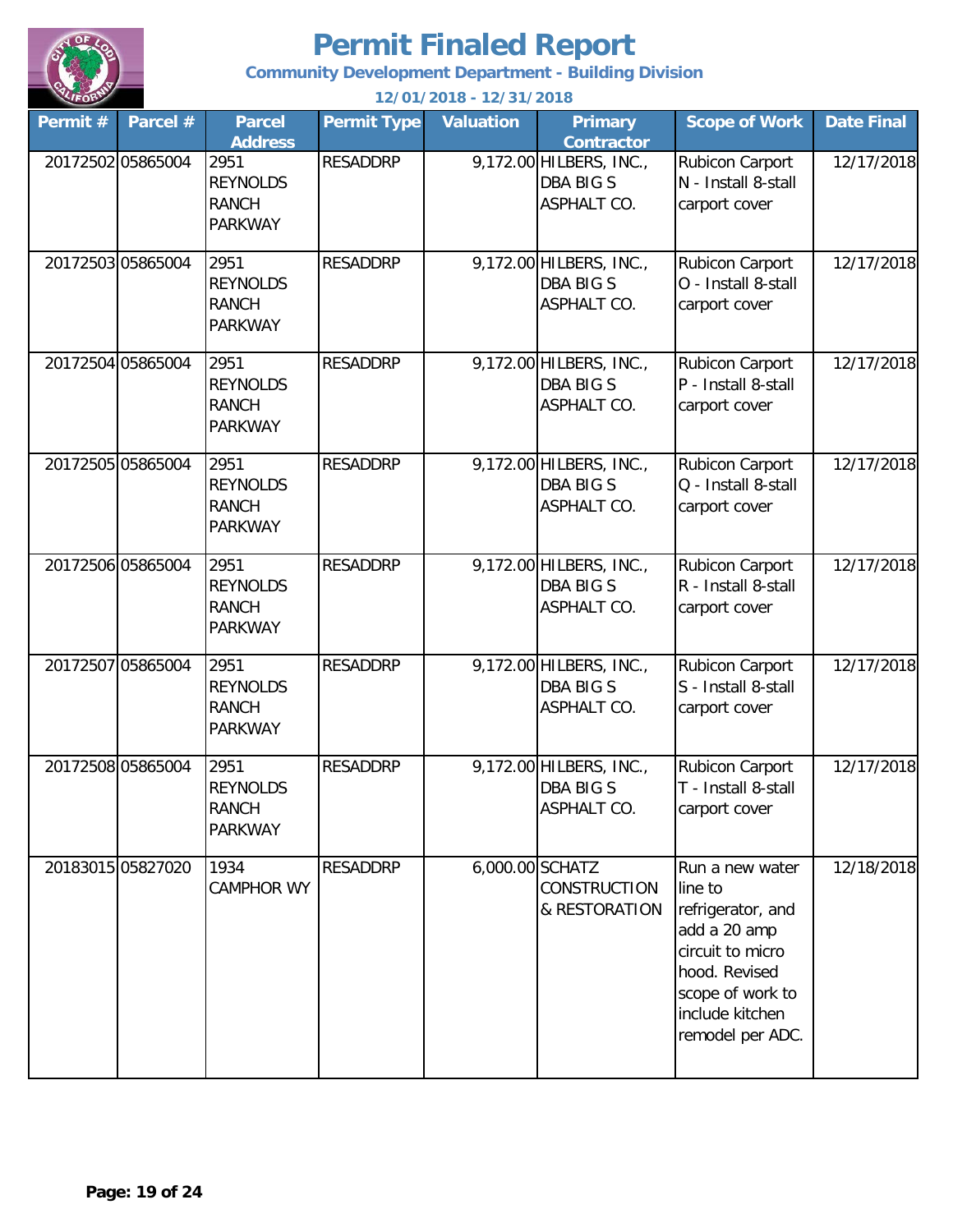

**Community Development Department - Building Division**

| Permit # | Parcel #          | <b>Parcel</b><br><b>Address</b>       | <b>Permit Type</b> | <b>Valuation</b> | <b>Primary</b><br><b>Contractor</b>                                         | <b>Scope of Work</b>                                                                                      | <b>Date Final</b> |
|----------|-------------------|---------------------------------------|--------------------|------------------|-----------------------------------------------------------------------------|-----------------------------------------------------------------------------------------------------------|-------------------|
|          | 20182512 05816010 | 1708<br>TIMBERLAKE<br>CI              | <b>RESADDRP</b>    |                  | 4,000.00 OWNER OF<br><b>RECORD</b>                                          | Stucco over wood<br>siding at front of<br>house only. 600<br>sq ft                                        | 12/19/2018        |
|          | 2018295304116204  | 417 N<br><b>SCHOOL ST</b>             | <b>RESADDRP</b>    |                  | 6,000.00 HAWKINS<br><b>SUPPLY DBA</b><br><b>HAWKINS</b><br><b>EXTERIORS</b> | Replace (9)<br>windows to<br>double pane<br>sliders, like for like                                        | 12/19/2018        |
|          | 20183012 06260015 | 625<br>PERLEGOS WY                    | <b>RESADDRP</b>    |                  | 4,176.00 CALIFORNIA<br><b>DELTA</b><br>MECHANICAL                           | Replace tank<br>water heater with<br>tankless water<br>heater in garage.                                  | 12/20/2018        |
|          | 20181689 03927201 | 1605<br><b>EDGEWOOD</b><br><b>DR</b>  | <b>RESADDRP</b>    |                  | 5,600.00 TOKAY GLASS                                                        | Remove and<br>replace 15<br>windows like for<br>like.                                                     | 12/20/2018        |
|          | 20183169 01527041 | 2417<br><b>WOODLAKE</b><br>CT         | <b>RESADDRP</b>    |                  | 12,491.00 BELL BROTHER'S<br><b>HEATING AND</b><br>AIR INC.                  | Installing tankless<br>water heater in<br>garage, Run new<br>dedicated 30 ft.<br>gas line to<br>tankless. | 12/26/2018        |
|          | 20183024 04730015 | 930 S<br><b>CENTRAL AV</b>            | <b>RESADDRP</b>    |                  | 5,000.00 OWNER OF<br><b>RECORD</b>                                          | Apply stucco over<br>wood siding                                                                          | 12/26/2018        |
|          | 20183137 06036033 | 2250<br><b>SCARBOROUG</b><br>H #54 DR | <b>RESADDRP</b>    | 4,600.00         |                                                                             | Unit 54 - Replace<br>(1) Patio Door,<br>and (4) retro fit<br>windows. Like for<br>Like                    | 12/27/2018        |
|          | 20182306 02927023 | 2935<br><b>FERNWOOD</b><br><b>DR</b>  | <b>RESADDRP</b>    |                  | 26,000.00 ROBERT L<br><b>JACKSON</b>                                        | Detached patio<br>cover/pergola<br>280 sf with<br>electric for tv and<br>fridge.                          | 12/28/2018        |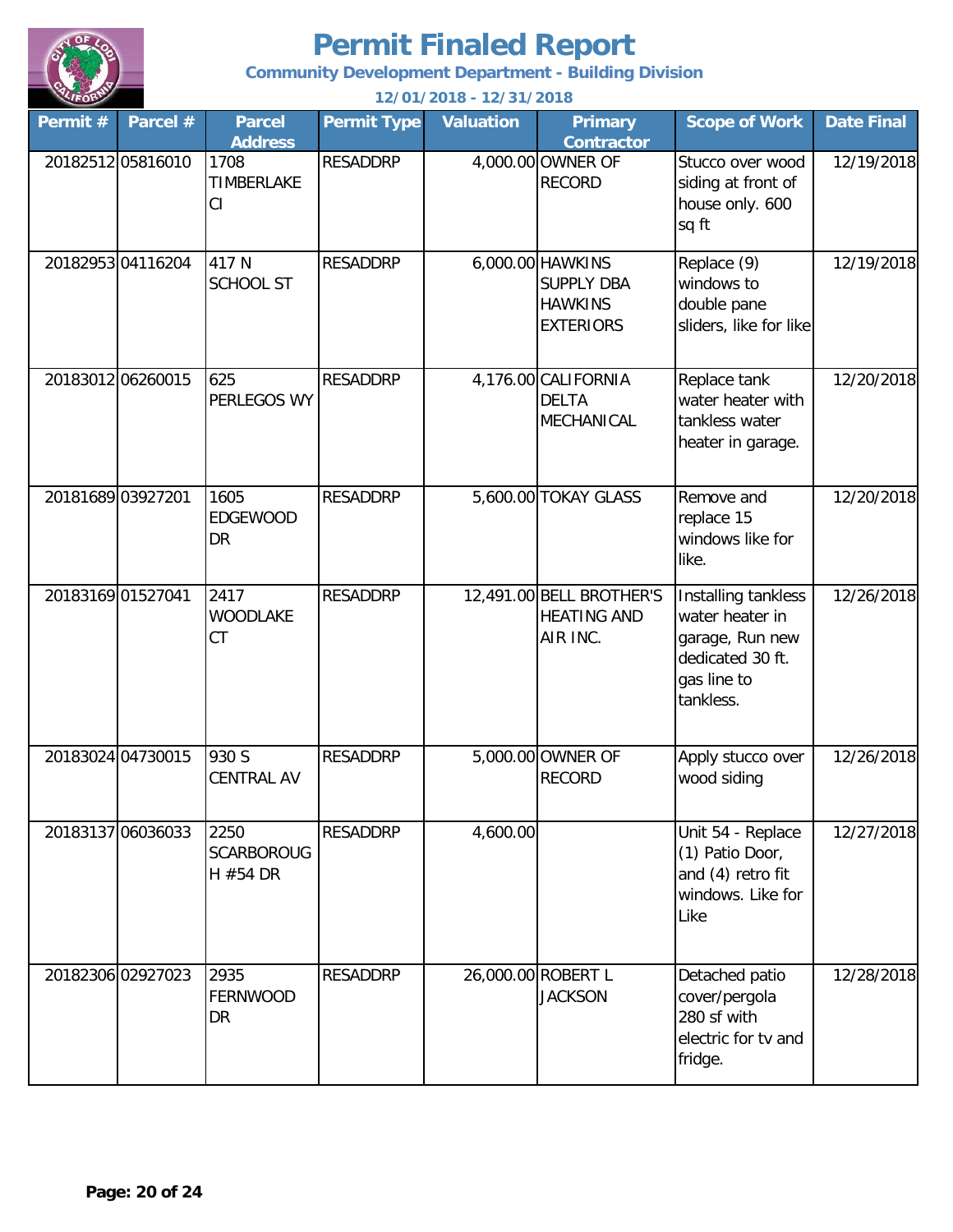

**Community Development Department - Building Division**

| Permit #          | Parcel #          | <b>Parcel</b><br><b>Address</b>       | <b>Permit Type</b> | <b>Valuation</b> | <b>Primary</b><br><b>Contractor</b>                  | <b>Scope of Work</b>                                                                                                 | <b>Date Final</b> |
|-------------------|-------------------|---------------------------------------|--------------------|------------------|------------------------------------------------------|----------------------------------------------------------------------------------------------------------------------|-------------------|
|                   | 20182779 02929043 | 2527<br><b>AMBERWOOD</b><br><b>DR</b> | <b>RESADDRP</b>    |                  | 25,259.00 SIERRA PACIFIC<br>HOME &<br><b>COMFORT</b> | Replace 18<br>retrofit windows<br>and 3 nail in<br>doors with stucco<br>patch for same<br>sizes.                     | 12/31/2018        |
|                   | 20181609 05870065 | 3136<br><b>GARNET LN</b>              | <b>SFDDTACH</b>    |                  | 204,828.00 FCB HOMES                                 | New Single<br>Family Dwelling 3<br>bedroom 2369 sq<br>ft MP3C. Fire<br>Sprinklers to be<br>on a separate<br>permit.  | 12/3/2018         |
|                   | 20181619 05870066 | 3137<br><b>ISABELLA DR</b>            | <b>SFDDTACH</b>    |                  | 186,108.00 FCB HOMES                                 | New Single<br>Family Dwelling 3<br>bedroom, 2189<br>sq ft MP1C. Fire<br>Sprinklers to be<br>on a separate<br>permit. | 12/6/2018         |
| 20181620 05870067 |                   | 3131<br><b>ISABELLA DR</b>            | <b>SFDDTACH</b>    |                  | 186,108.00 FCB HOMES                                 | New Single<br>Family Dwelling 3<br>bedroom 2189 sq<br>ft MP1A. Fire<br>Sprinklers to be<br>on a separate<br>permit.  | 12/10/2018        |
|                   | 20180882 05873029 | 2979<br><b>FUCHSIA DR</b>             | <b>SFDDTACH</b>    |                  | 232,152.00 ELLIOTT HOMES<br><b>INC</b>               | New Single<br>Family Dwelling 3<br>bedroom, 2819<br>sq ft, MP2092.<br>Sprinklers on<br>separate permit.              | 12/11/2018        |
|                   | 20172401 06219006 | 1801 S<br><b>ACKERMAN DR</b>          | <b>SFDDTACH</b>    | 226,158.00 DIEDE | CONSTRUCTION<br><b>INC</b>                           | Ackerman Self-<br>Storage -<br>Manager's<br>Unit/Office/Reside<br>nce/Attached<br>Garage                             | 12/13/2018        |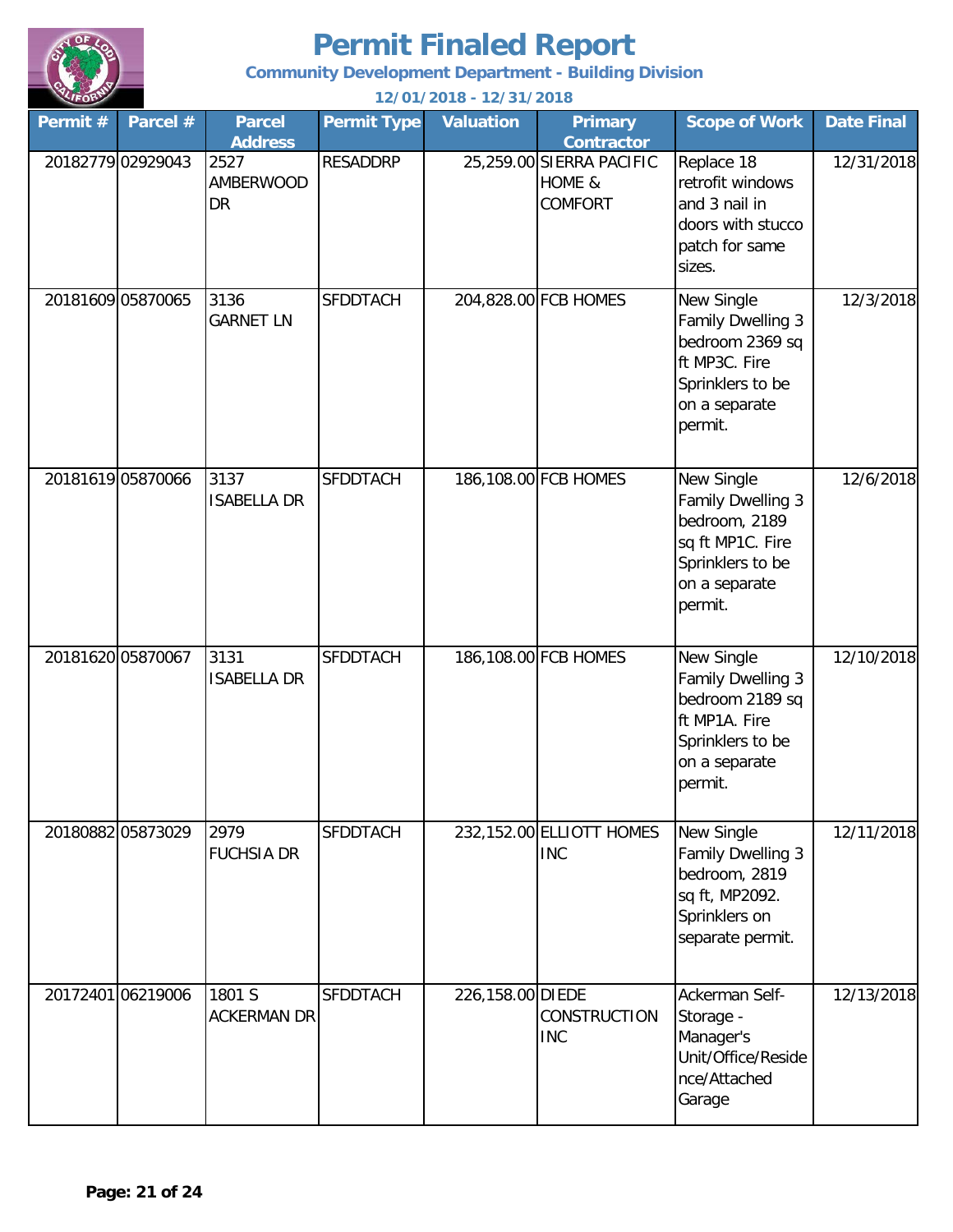

**Community Development Department - Building Division**

| Permit #          | Parcel #          | <b>Parcel</b><br><b>Address</b> | <b>Permit Type</b> | <b>Valuation</b> | <b>Primary</b><br><b>Contractor</b>    | <b>Scope of Work</b>                                                                                      | <b>Date Final</b> |
|-------------------|-------------------|---------------------------------|--------------------|------------------|----------------------------------------|-----------------------------------------------------------------------------------------------------------|-------------------|
| 20180883 05873030 |                   | 2973<br><b>FUCHSIA DR</b>       | <b>SFDDTACH</b>    |                  | 340,382.00 ELLIOTT HOMES<br><b>INC</b> | New Single<br>Family Dwelling,<br>5 bedroom, 3940<br>sq ft MP3187.<br>Sprinklers on<br>separate permit.   | 12/14/2018        |
| 20180644 05871015 |                   | 2625<br>CARNATION<br>WAY        | <b>SFDDTACH</b>    |                  | 293,000.00 ELLIOTT HOMES<br><b>INC</b> | New Single<br>Family Dwelling 4<br>bedroom, 2794<br>sq ft, MP2121BR.<br>Sprinklers on<br>separate permit. | 12/19/2018        |
| 20180645 05871016 |                   | 2631<br>CARNATION<br><b>WAY</b> | <b>SFDDTACH</b>    |                  | 185,000.00 ELLIOTT HOMES<br><b>INC</b> | New Single<br>Family Dwelling 3<br>bedroom 1815 sq<br>ft, MP1348CL.<br>Sprinklers on<br>separate permit   | 12/19/2018        |
| 20180647 05871017 |                   | 2637<br>CARNATION<br><b>WAY</b> | <b>SFDDTACH</b>    |                  | 276,000.00 ELLIOTT HOMES<br><b>INC</b> | New Single<br>Family Dwelling 3<br>bedroom, 2574<br>sq ft, MP1998BR.<br>Sprinklers on<br>separate permit. | 12/19/2018        |
|                   | 20180648 05871018 | 2643<br>CARNATION<br><b>WAY</b> | SFDDTACH           |                  | 293,000.00 ELLIOTT HOMES<br><b>INC</b> | New Single<br>Family dwelling 4<br>bedroom, 2794<br>sq ft, MP2121CL.<br>Sprinklers on<br>separate permit. | 12/19/2018        |
| 20180649 05871019 |                   | 2649<br>CARNATION<br>WAY        | <b>SFDDTACH</b>    |                  | 185,000.00 ELLIOTT HOMES<br><b>INC</b> | New Single<br>Family Dwelling 3<br>bedroom, 1815<br>sq ft, MP1348BR.<br>Sprinklers on<br>separate permit. | 12/19/2018        |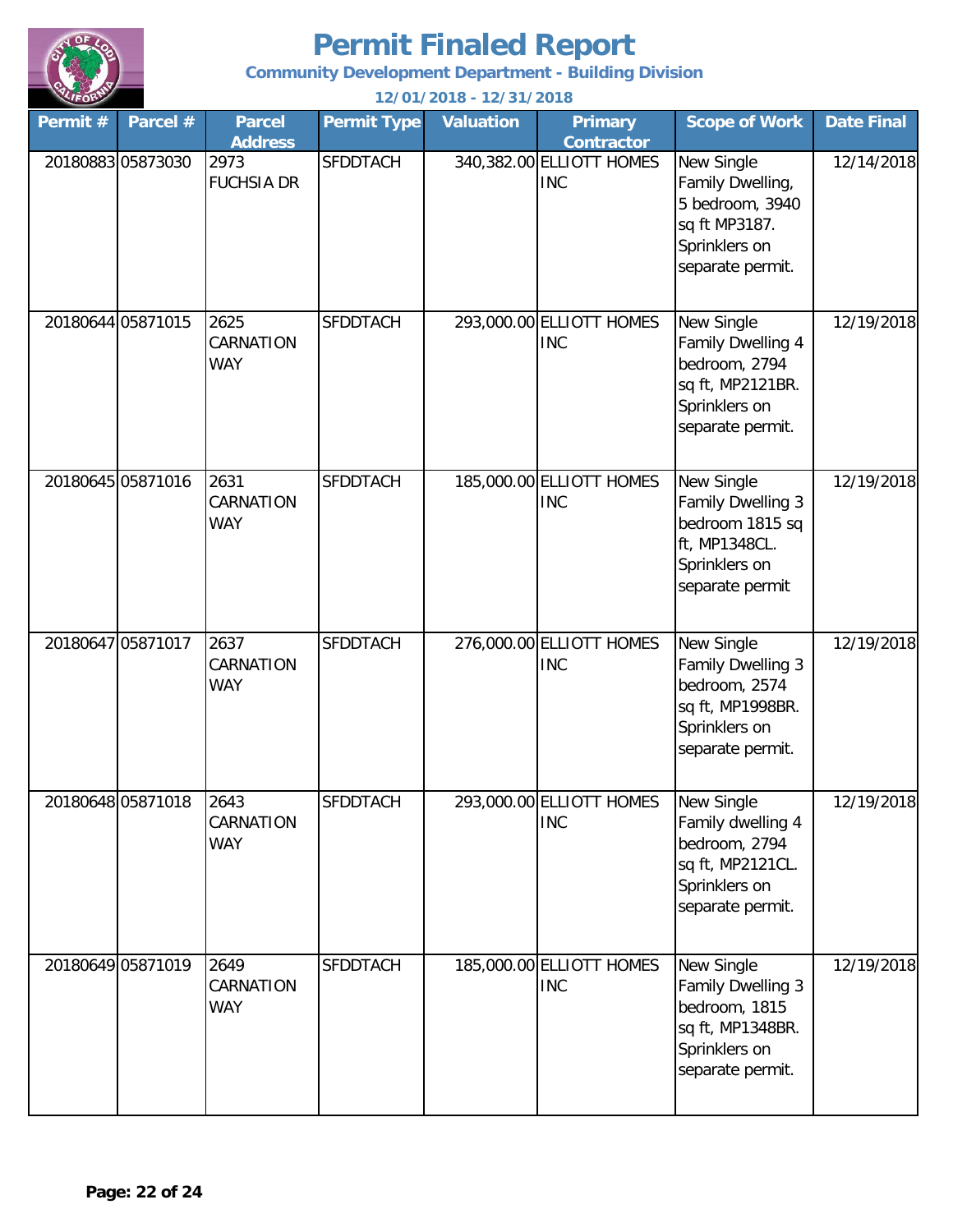

**Community Development Department - Building Division**

| Permit # | Parcel #          | <b>Parcel</b><br><b>Address</b>                           | <b>Permit Type</b> | <b>Valuation</b>      | <b>Primary</b><br><b>Contractor</b> | <b>Scope of Work</b>                                                                                     | <b>Date Final</b> |
|----------|-------------------|-----------------------------------------------------------|--------------------|-----------------------|-------------------------------------|----------------------------------------------------------------------------------------------------------|-------------------|
|          | 20181769 05870035 | 258 BROOKS<br><b>ST</b>                                   | <b>SFDDTACH</b>    |                       | 204,828.00 FCB HOMES                | New Single<br>Family Dwelling 3<br>bedroom 2369 sq<br>ft MP3C Fire<br>Sprinklers on<br>separate permit.  | 12/20/2018        |
|          | 20181764 05870059 | 3048<br><b>GARNET LN</b>                                  | <b>SFDDTACH</b>    |                       | 186,108.00 FCB HOMES                | New Single<br>Family Dwelling 3<br>bedroom, 2189<br>sq ft MP1C Fire<br>Sprinklers on<br>separate permit. | 12/26/2018        |
|          | 2018077302957017  | <b>CENTO</b><br>821<br>CT                                 | <b>SFDDTACH</b>    |                       | 300,000.00 GRUPE HOMES              | New Single<br>Family Dwelling 3<br>bedroom, 2501<br>sq ft, MP5B.<br>Sprinklers on<br>separate permit.    | 12/28/2018        |
|          | 20180774 02957016 | 823 CENTO<br>CT                                           | <b>SFDDTACH</b>    |                       | 300,000.00 GRUPE HOMES              | New Single<br>Family Dwelling 3<br>bedroom, 2604<br>sq ft MP1A.<br>Sprinklers on<br>separate permit.     | 12/28/2018        |
|          | 20181003 02940003 | 267 N MILLS<br>AV                                         | <b>SFDMANUF</b>    | 35,000.00             |                                     | Portable<br>Classroom for<br><b>First Baptist</b><br>Church                                              | 12/11/2018        |
|          | 20180687 04521002 | 100 W LODI<br>AV                                          | <b>SIGN</b>        |                       | 3,000.00 CITY SIGNS                 | 3 signs, 2 re-face<br>& convert to<br>LED's 1 non-<br>illuminated<br>dimensional letter<br>sign - CVS    | 12/27/2018        |
|          | 20161804 05865025 | 2951<br><b>REYNOLDS</b><br><b>RANCH</b><br><b>PARKWAY</b> | <b>SITEPREP</b>    | 2,401,268.00 OWNER OF | <b>RECORD</b>                       | Grading & site<br>improvements for<br>Rubicon at<br>Reynolds Ranch                                       | 12/26/2018        |